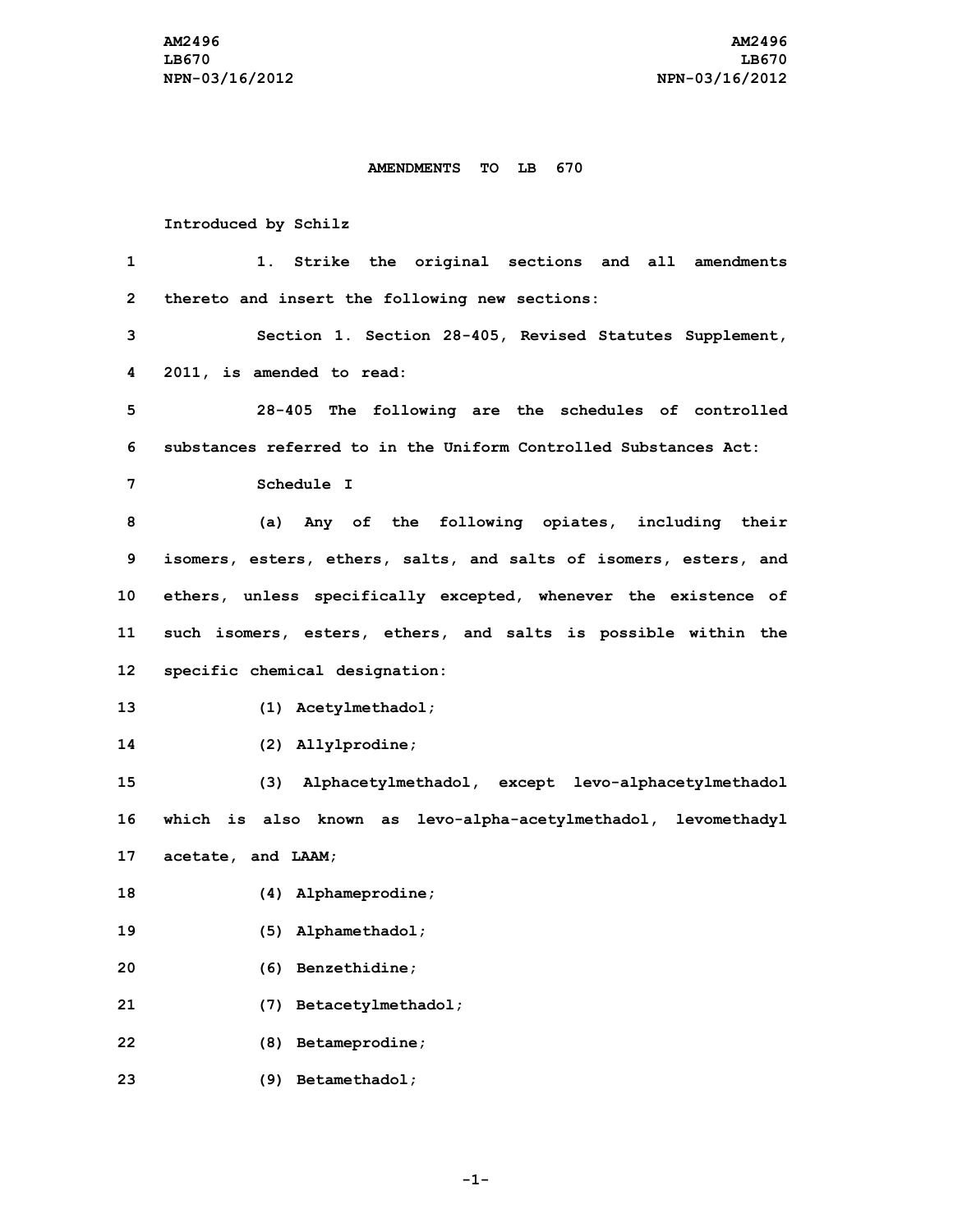# **NPN-03/16/2012 NPN-03/16/2012**

| AM2496                | AM2496         |
|-----------------------|----------------|
| LB670                 | LB670          |
| <b>NPN-03/16/2012</b> | NPN-03/16/2012 |

| 1                       | (10) Betaprodine;            |
|-------------------------|------------------------------|
| $\overline{\mathbf{c}}$ | (11) Clonitazene;            |
| 3                       | (12) Dextromoramide;         |
| 4                       | (13) Difenoxin;              |
| 5                       | $(14)$ Diampromide;          |
| 6                       | (15) Diethylthiambutene;     |
| 7                       | (16) Dimenoxadol;            |
| 8                       | (17) Dimepheptanol;          |
| 9                       | (18) Dimethylthiambutene;    |
| 10                      | (19) Dioxaphetyl butyrate;   |
| 11                      | (20) Dipipanone;             |
| 12                      | (21) Ethylmethylthiambutene; |
| 13                      | (22) Etonitazene;            |
| 14                      | (23) Etoxeridine;            |
| 15                      | (24) Furethidine;            |
| 16                      | (25) Hydroxypethidine;       |
| 17                      | (26) Ketobemidone;           |
| 18                      | (27) Levomoramide;           |
| 19                      | (28) Levophenacylmorphan;    |
| 20                      | (29) Morpheridine;           |
| 21                      | (30) Noracymethadol;         |
| 22                      | (31) Norlevorphanol;         |
| 23                      | (32) Normethadone;           |
| 24                      | (33) Norpipanone;            |
| 25                      | (34) Phenadoxone;            |
| 26                      | (35) Phenampromide;          |
| 27                      | (36) Phenomorphan;           |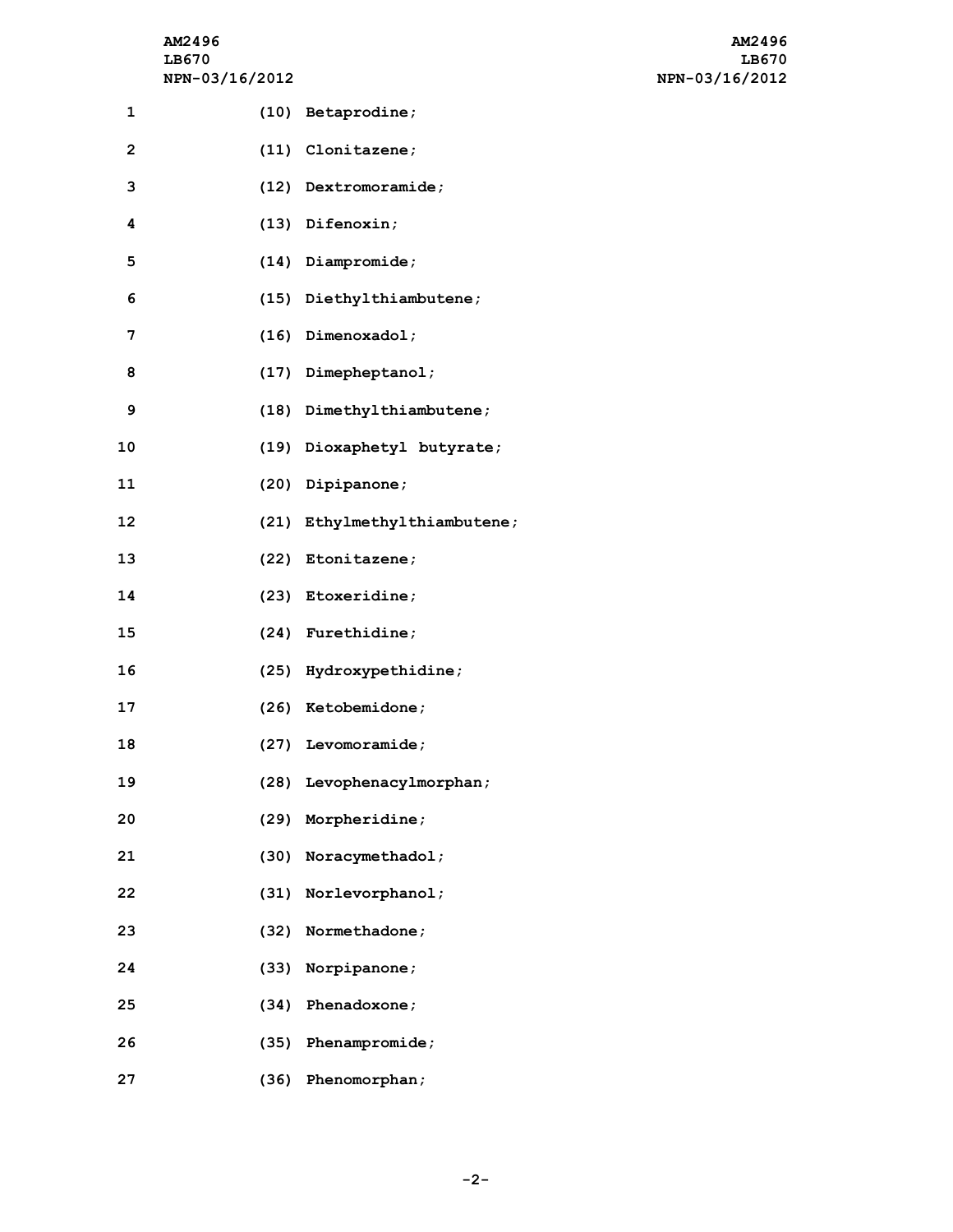|                   | AM2496<br><b>AM2496</b><br>LB670<br>LB670<br>NPN-03/16/2012<br>NPN-03/16/2012                                       |
|-------------------|---------------------------------------------------------------------------------------------------------------------|
| 1                 | (37) Phenoperidine;                                                                                                 |
| $\overline{2}$    | (38) Piritramide;                                                                                                   |
| 3                 | (39) Proheptazine;                                                                                                  |
| 4                 | (40) Properidine;                                                                                                   |
| 5                 | $(41)$ Propiram;                                                                                                    |
| 6                 | $(42)$ Racemoramide;                                                                                                |
| 7                 | (43) Trimeperidine;                                                                                                 |
| 8                 | (44)<br>Alpha-methylfentanyl,                                                                                       |
| 9                 | N-(1-(alpha-methyl-beta-phenyl)ethyl-4-piperidyl) propionanilide,                                                   |
| 10                | 1-(1-methyl-2-phenylethyl)-4-(N-propanilido) piperidine;                                                            |
| 11                | $(45)$ Tilidine;                                                                                                    |
| $12 \overline{ }$ | (46)<br>3-Methylfentanyl,                                                                                           |
| 13                | N-(3-methyl-1-(2-phenylethyl)-4-piperidyl)-N-phenylpropanamide, its                                                 |
| 14                | optical and geometric isomers, salts, and salts of isomers;                                                         |
| 15                | (47) 1-methyl-4-phenyl-4-propionoxypiperidine (MPPP), its                                                           |
| 16                | optical isomers, salts, and salts of isomers;                                                                       |
| 17                | (48) PEPAP, 1-(2-phenethyl)-4-phenyl-4-acetoxypiperidine,                                                           |
| 18                | its optical isomers, salts, and salts of isomers;                                                                   |
| 19                | (49)<br>Acetyl-alpha-methylfentanyl,                                                                                |
| 20                | $N - (1 - (1 - \text{methyl}-2 - \text{phenethyl}) - 4 - \text{piperiding1}) - N - \text{phenylacetamide}$ ,<br>its |
| 21                | optical isomers, salts, and salts of isomers;                                                                       |
| 22                | (50)<br>Alpha-methylthiofentanyl,                                                                                   |
| 23                | N-(1-methyl-2-(2-thienyl)ethyl-4-piperidinyl)-N-phenylpropanamide,                                                  |
| 24                | its optical isomers, salts, and salts of isomers;                                                                   |
| 25                | (51)<br>Benzylfentanyl,                                                                                             |
| 26                | N-(1-benzyl-4-piperidyl)-N-phenylpropanamide,<br>its<br>optical                                                     |
| 27                | isomers, salts, and salts of isomers;                                                                               |

**-3-**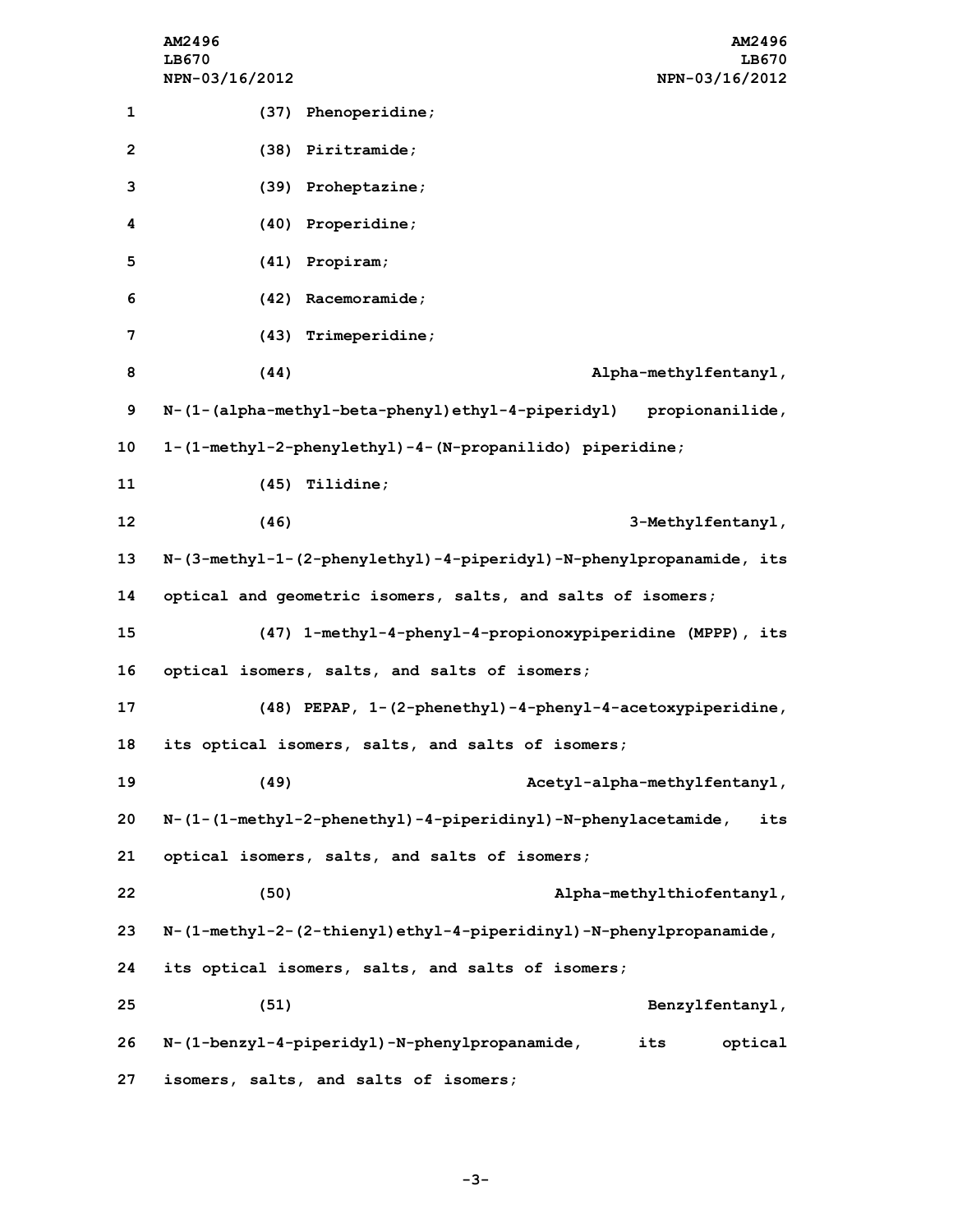|                | AM2496<br>AM2496                                                           |
|----------------|----------------------------------------------------------------------------|
|                | LB670<br>LB670                                                             |
|                | NPN-03/16/2012<br>NPN-03/16/2012                                           |
| 1              | (52)<br>Beta-hydroxyfentanyl,                                              |
| $\overline{2}$ | N-(1-(2-hydroxy-2-phenethyl)-4-piperidinyl)-N-phenylpropanamide,           |
| 3              | its optical isomers, salts, and salts of isomers;                          |
| 4              | (53)<br>Beta-hydroxy-3-methylfentanyl,<br>(other<br>name:                  |
| 5              | N-(1-(2-hydroxy-2-phenethyl)-3-methyl-4-piperidinyl)-N-phenylpropanamide), |
| 6              | its optical and geometric isomers, salts, and salts of isomers;            |
| 7              | (54)<br>3-methylthiofentanyl,                                              |
| 8              | N-(3-methyl-1-(2-thienyl)ethyl-4-piperidinyl)-N-phenylpropanamide,         |
| 9              | its optical and geometric isomers, salts, and salts of isomers;            |
| 10             | (55)                                                                       |
| 11             | N-(1-(2-thienyl)methyl-4-piperidyl)-N-phenylpropanamide                    |
| 12             | (thenylfentanyl), its optical isomers, salts, and salts of isomers;        |
| 13             | (56)<br>Thiofentanyl,                                                      |
| 14             | N-phenyl-N-(1-(2-thienyl)ethyl-4-piperidinyl)-propanamide,<br>its          |
| 15             | optical isomers, salts, and salts of isomers; and                          |
| 16             | (57)<br>Para-fluorofentanyl,                                               |
| 17             | N-(4-fluorophenyl)-N-(1-(2-phenethyl)-4-piperidinyl)propanamide,           |
| 18             | its optical isomers, salts, and salts of isomers.                          |
| 19             | (b) Any of the following opium derivatives, their salts,                   |
| 20             | isomers, and salts of isomers, unless specifically excepted,               |
| 21             | whenever the existence of such salts, isomers, and salts of                |
| 22             | isomers is possible within the specific chemical designation:              |
| 23             | $(1)$ Acetorphine;                                                         |
| 24             | (2) Acetyldihydrocodeine;                                                  |
| 25             | (3) Benzylmorphine;                                                        |
| 26             | (4) Codeine methylbromide;                                                 |
| 27             | (5) Codeine-N-Oxide;                                                       |

**-4-**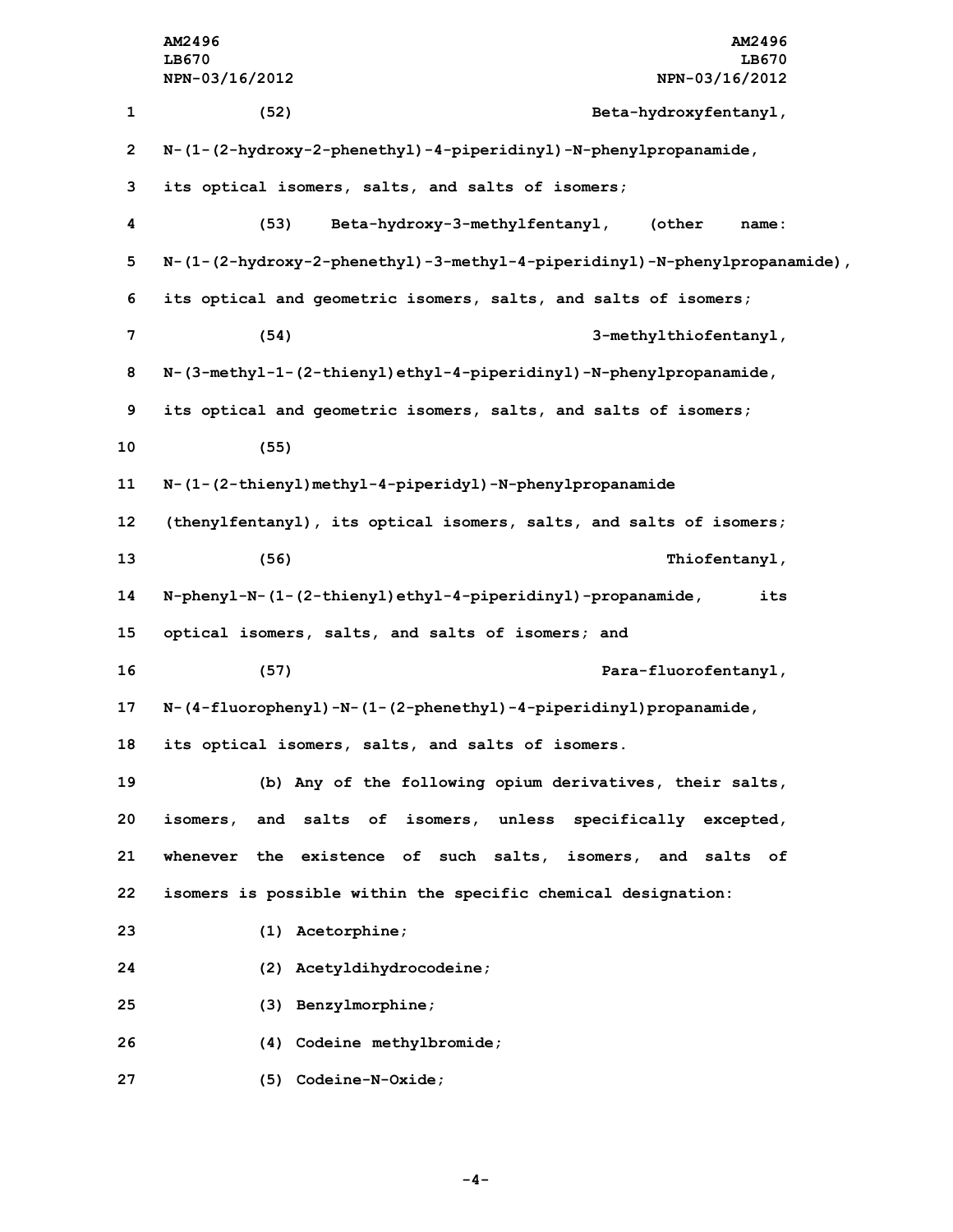| AM2496         | AM2496         |
|----------------|----------------|
| LB670          | LB670          |
| NPN-03/16/2012 | NPN-03/16/2012 |

| 1              | (6) Cyprenorphine;                                                                                              |
|----------------|-----------------------------------------------------------------------------------------------------------------|
| $\overline{2}$ | (7) Desomorphine;                                                                                               |
| 3              | (8) Dihydromorphine;                                                                                            |
| 4              | (9) Drotebanol;                                                                                                 |
| 5              | (10) Etorphine, except hydrochloride salt;                                                                      |
| 6              | $(11)$ Heroin;                                                                                                  |
| 7              | (12) Hydromorphinol;                                                                                            |
| 8              | (13) Methyldesorphine;                                                                                          |
| 9              | (14) Methyldihydromorphine;                                                                                     |
| 10             | (15) Morphine methylbromide;                                                                                    |
| 11             | (16) Morphine methylsulfonate;                                                                                  |
| 12             | (17) Morphine-N-Oxide;                                                                                          |
| 13             | $(18)$ Myrophine;                                                                                               |
| 14             | (19) Nicocodeine;                                                                                               |
| 15             | (20) Nicomorphine;                                                                                              |
| 16             | (21) Normorphine;                                                                                               |
| 17             | (22) Pholcodine; and                                                                                            |
| 18             | (23) Thebacon.                                                                                                  |
| 19             | (c) Any material, compound, mixture, or preparation which                                                       |
| 20             | contains any quantity of the following hallucinogenic substances,                                               |
| 21             | their salts, isomers, and salts of isomers, unless specifically                                                 |
|                | the contract of the contract of the contract of the contract of the contract of the contract of the contract of |

 **excepted, whenever the existence of such salts, isomers, and salts of isomers is possible within the specific chemical designation, and, for purposes of this subdivision only, isomer shall include the optical, position, and geometric isomers:**

**26 (1) Bufotenine. Trade and other names shall include, but 27 are not limited to: 3-(beta-Dimethylaminoethyl)-5-hydroxyindole;**

**-5-**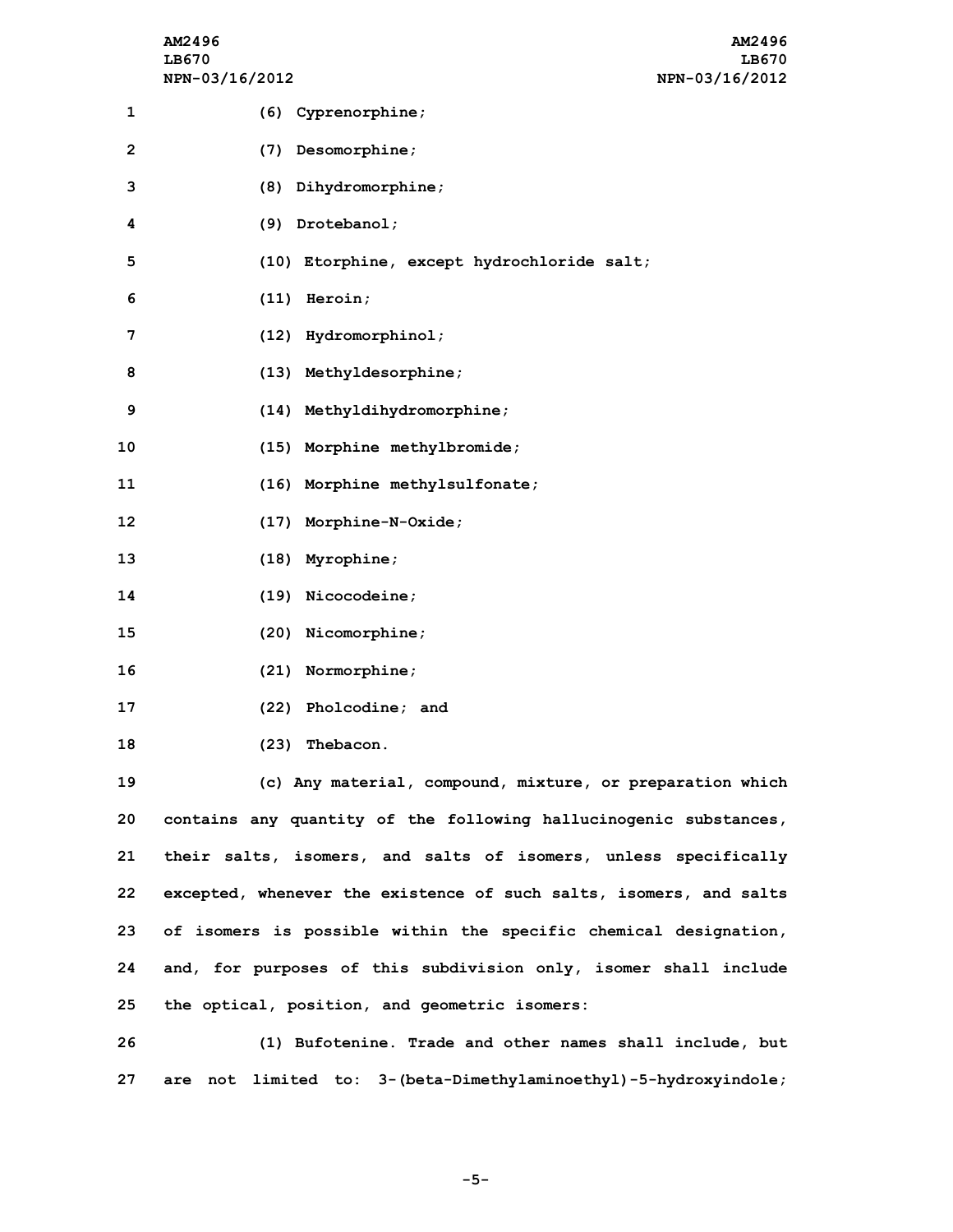**AM2496 AM2496 LB670 LB670 NPN-03/16/2012 NPN-03/16/2012 3-(2-dimethylaminoethyl)-5-indolol; N,N-dimethylserotonin; 5-hydroxy-N,N-dimethyltryptamine; and mappine; (2) Diethyltryptamine. Trade and other names shall include, but are not limited to: N,N-Diethyltryptamine; and DET; (3) Dimethyltryptamine. Trade and other names shall include, but are not limited to: DMT; (4) 4-bromo-2,5-dimethoxyamphetamine. Trade and other names shall include, but are not limited to: 4-bromo-2,5-dimethoxy-alpha-methylphenethylamine; and 4-bromo-2,5-DMA; (5) 4-methoxyamphetamine. Trade and other names shall include, but are not limited to: 4-methoxy-alpha-methylphenethylamine; and paramethoxyamphetamine, 14 PMA; (6) 4-methyl-2,5-dimethoxyamphetamine. Trade and other names shall include, but are not limited to: 4-methyl-2,5-dimethoxy-alpha-methylphenethylamine; DOM; and STP; (7) 5-methoxy-N,N-dimethyltryptamine; (8) Ibogaine. Trade and other names shall include, but are not limited to: 7-Ethyl-6,6beta,7,8,9,10,12,13-octahydro-2-methoxy-6,9-methano-5H-pyrido (1',2':1,2) azepino (5,4-b) indole; and Tabernanthe iboga; (9) Lysergic acid diethylamide; (10) Marijuana; (11) Mescaline; (12) Peyote. Peyote shall mean all parts of the plant presently classified botanically as Lophophora williamsii Lemaire,**

**-6-**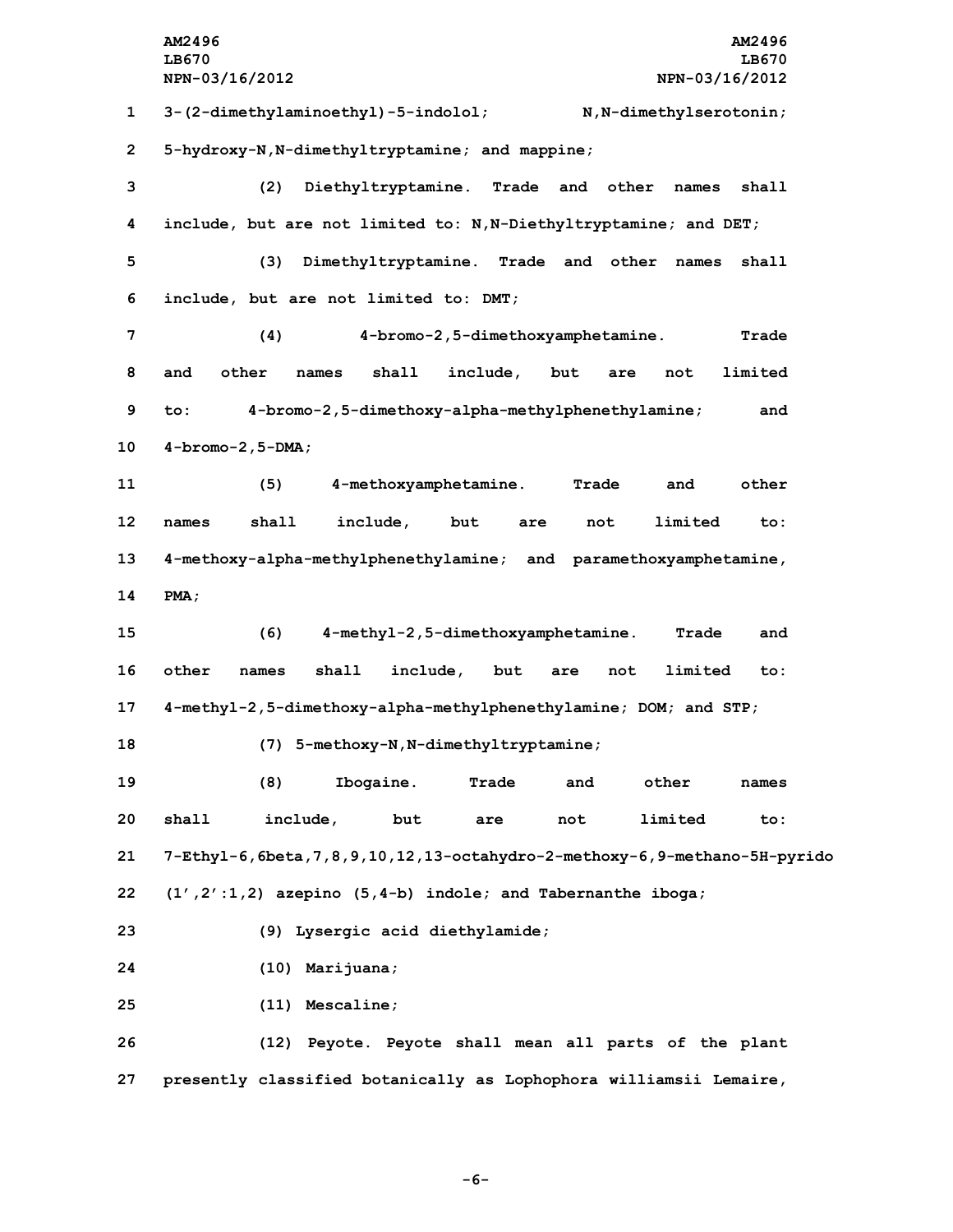**whether growing or not, the seeds thereof, any extract from any part of such plant, and every compound, manufacture, salts, derivative, mixture, or preparation of such plant or its seeds or extracts;**

**5 (13) Psilocybin;**

**6 (14) Psilocyn;**

 **(15) Tetrahydrocannabinols, including, but not limited to, synthetic equivalents of the substances contained in the plant or in the resinous extractives of cannabis, sp. or synthetic substances, derivatives, and their isomers with similar chemical structure and pharmacological activity such as the following: Delta 1 cis or trans tetrahydrocannabinol and their optical isomers, excluding dronabinol in sesame oil and encapsulated in <sup>a</sup> soft gelatin capsule in <sup>a</sup> drug product approved by the federal Food and Drug Administration; Delta 6 cis or trans tetrahydrocannabinol and their optical isomers; and Delta 3,4 cis or trans tetrahydrocannabinol and its optical isomers. Since nomenclature of these substances is not internationally standardized, compounds of these structures shall be included regardless of the numerical designation of atomic positions covered;**

- **21 (16) 3,4-methylenedioxy amphetamine;**
- **22 (17) 5-methoxy-3,4-methylenedioxy-amphetamine;**
- **23 (18) 3,4,5-trimethoxy amphetamine;**
- **24 (19) N-ethyl-3-piperidyl benzilate;**
- **25 (20) N-methyl-3-piperidyl benzilate;**

**26 (21) Thiophene analog of phencyclidine. Trade 27 and other names shall include, but are not limited to:**

**-7-**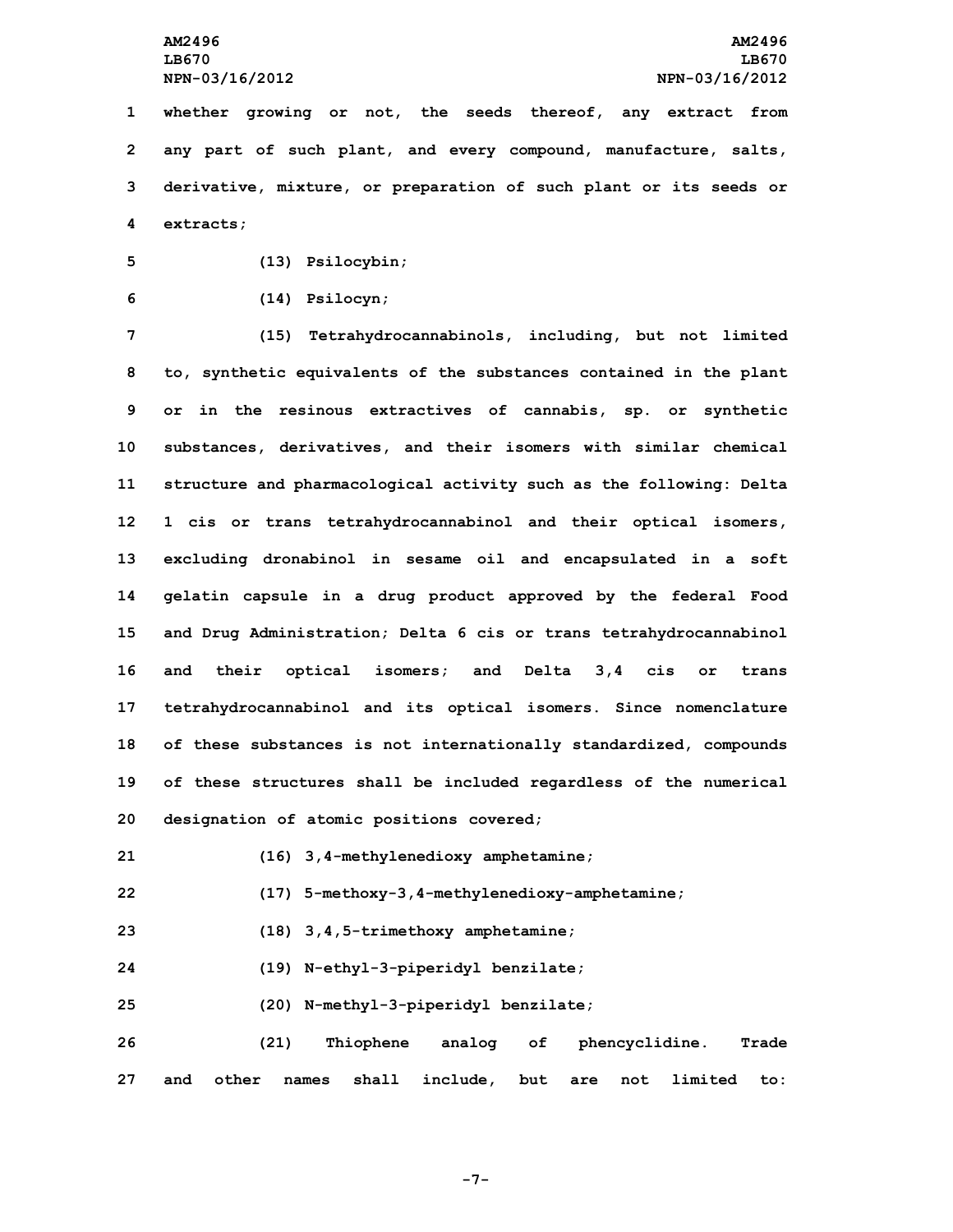**AM2496 AM2496 LB670 LB670 NPN-03/16/2012 NPN-03/16/2012 1-(1-(2-thienyl)-cyclohexyl)-piperidine; 2-thienyl analog of phencyclidine; TPCP; and TCP; (22) 2,5-dimethoxyamphetamine. Trade and other names shall include, but are not limited to: 2,5-dimethoxy-alpha-methylphenethylamine; and 2,5-DMA; (23) Hashish or concentrated cannabis; (24) Parahexyl. Trade and other names shall include, but are not limited to: 3-Hexyl-1-hydroxy-7,8,9,10-tetrahydro-6,6,9-trimethyl-6H-dibenzo(b,d)pyran; and Synhexyl; (25) Ethylamine analog of phencyclidine. Trade and other names shall include, but are not limited to: N-ethyl-1-phenylcyclohexylamine; (1-phenylcyclohexyl)ethylamine; N-(1-phenylcyclohexyl)ethylamine; cyclohexamine; and PCE; (26) Pyrrolidine analog of phencyclidine. Trade and other names shall include, but are not limited to: 1-(1-phenylcyclohexyl)-pyrrolidine; PCPy; and PHP; (27) 3,4-methylenedioxymethamphetamine (MDMA), its optical, positional, and geometric isomers, salts, and salts of 20 isomers; (28) 4-Bromo-2,5-dimethoxyphenethylamine. Some trade or other names: 2-(4-bromo-2,5-dimethoxyphenyl)-1-aminoethane; alpha-desmethyl DOB; 2C-B; and Nexus; (29) Alpha-ethyltryptamine. Some trade or other names: etryptamine; Monase; alpha-ethyl-1H-indole-3-ethanamine; 3-(2-aminobutyl) indole; alpha-ET; and AET; (30) 2,5-dimethoxy-4-ethylamphet-amine; and DOET;**

**-8-**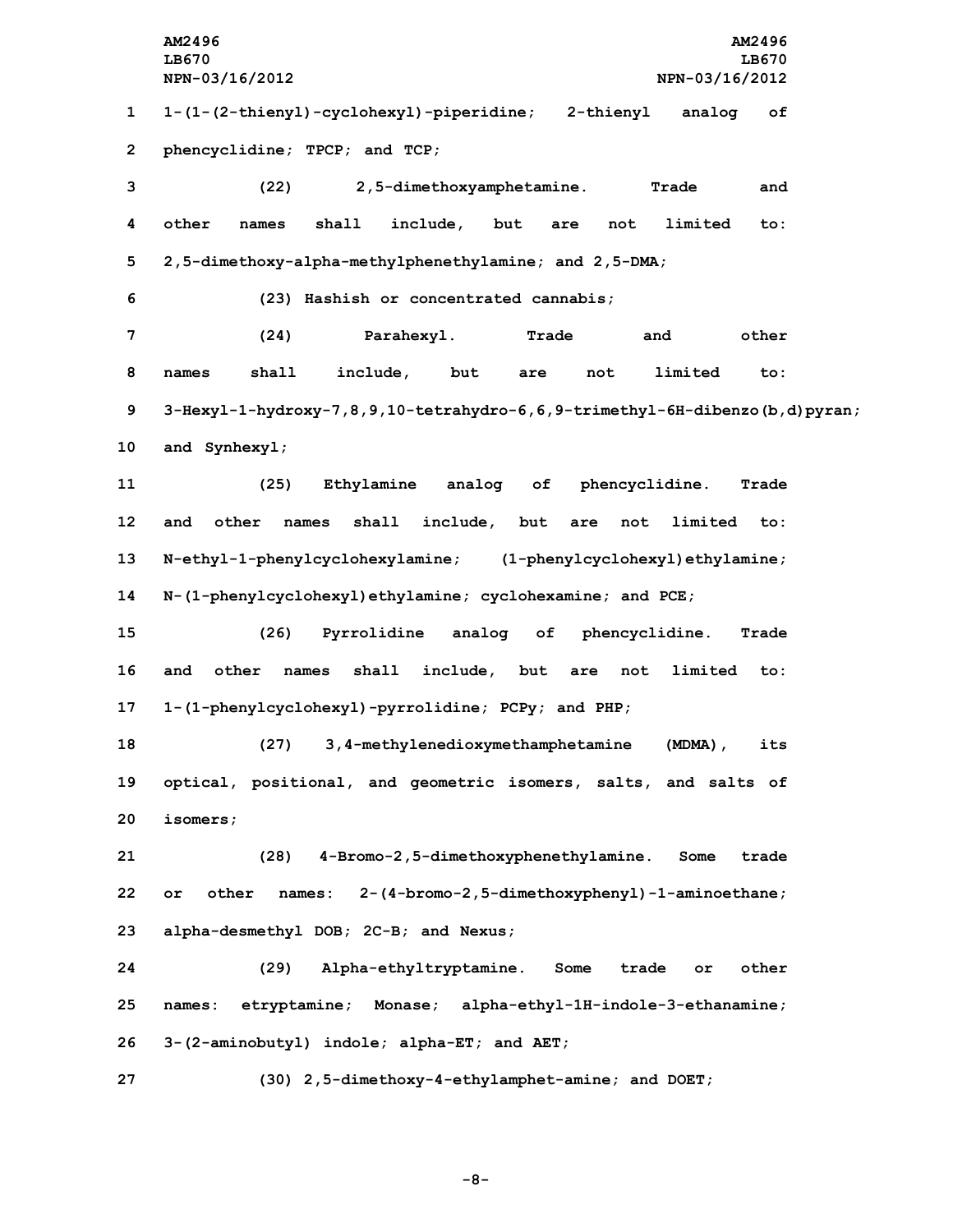**(31) 1-(1-(2-thienyl)cyclohexyl)pyrrolidine; and TCPy; (32) Alpha-methyltryptamine, which is also known as AMT; (33) 5-Methoxy-N,N-diisopropyltryptamine, which is also known as 5-MeO-DIPT;**

 **(34) Salvia divinorum or Salvinorin A. Salvia divinorum or Salvinorin <sup>A</sup> includes all parts of the plant presently classified botanically as Salvia divinorum, whether growing or not, the seeds thereof, any extract from any part of such plant, and every compound, manufacture, derivative, mixture, or preparation of such plant, its seeds, or its extracts, including salts, isomers, and salts of isomers whenever the existence of such salts, isomers, and salts of isomers is possible within the specific chemical designation; and**

 **(35) Any material, compound, mixture, or preparation containing any quantity of synthetically produced cannabinoids as listed in subdivisions (i) through (viii) of this subdivision, including their salts, isomers, and salts of isomers, unless specifically excepted elsewhere in this section. Since nomenclature of these synthetically produced cannabinoids is not internationally standardized and may continually evolve, these structures or compounds of these structures shall be included under this subdivision, regardless of their specific numerical designation of atomic positions covered, so long as it can be determined through some form of scientific testing or analysis that the substance contains properties that fit within one or more of the following categories:**

**27 (i) Tetrahydrocannabinols: Meaning tetrahydrocannabinols**

**-9-**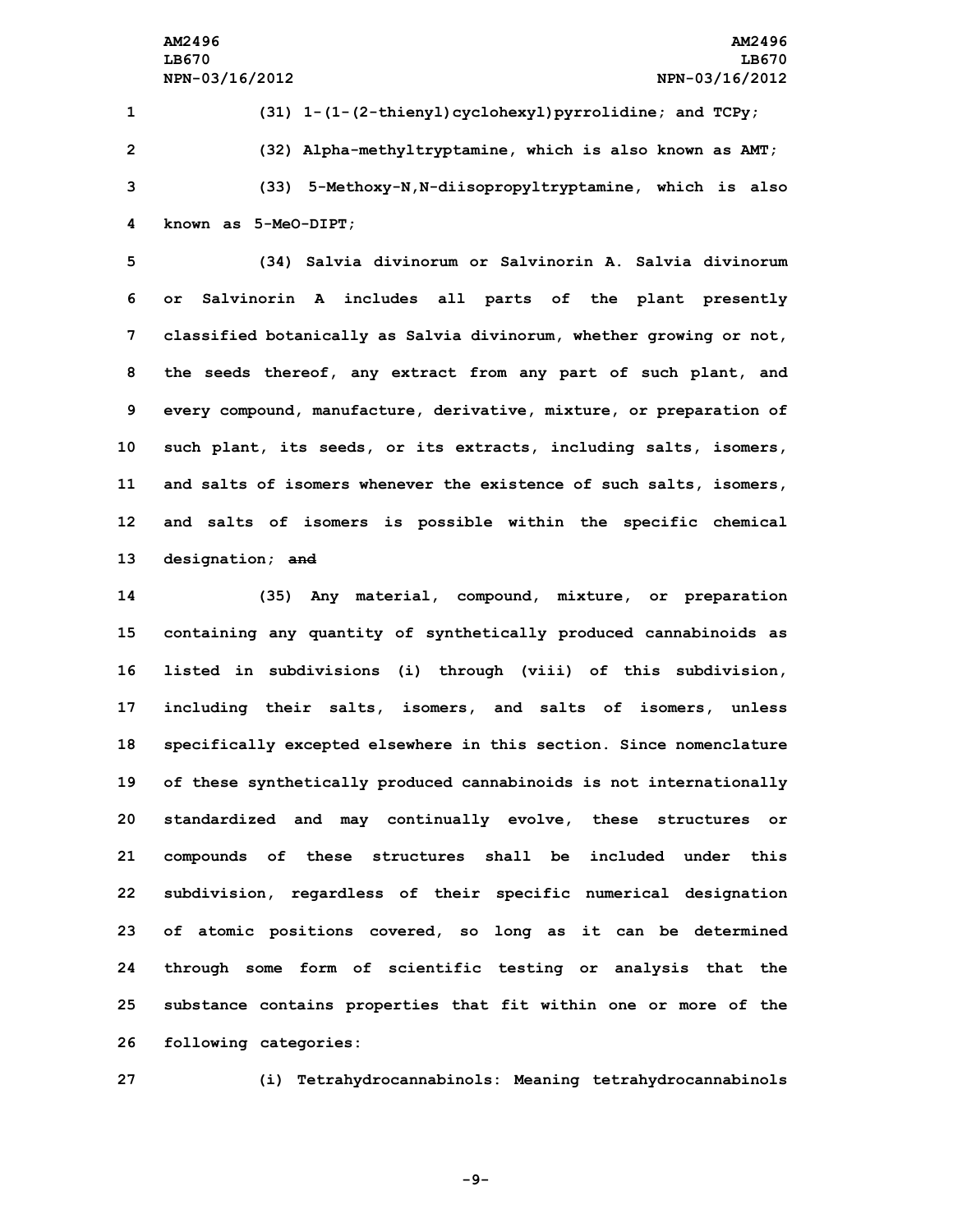**naturally contained in <sup>a</sup> plant of the genus cannabis (cannabis plant), as well as synthetic equivalents of the substances contained in the plant, or in the resinous extractives of cannabis, sp. and/or synthetic substances, derivatives, and their isomers with similar chemical structure and pharmacological activity such as the following: Delta 1 cis or trans tetrahydrocannabinol, and their optical isomers Delta 6 cis or trans tetrahydrocannabinol, and their optical isomers Delta 3,4 cis or trans tetrahydrocannabinol, and its optical isomers;**

 **(ii) Naphthoylindoles: Any compound containing <sup>a</sup> 3-(1-naphthoyl)indole structure with substitution at the nitrogen atom of the indole ring by <sup>a</sup> alkyl, haloalkyl, alkenyl, cycloalkylmethyl, cycloalkylethyl or 2-(4-morpholinyl)ethyl group, whether or not further substituted in the indole ring to any extent and whether or not substituted in the naphthyl ring to any extent;**

 **(iii) Naphthylmethylindoles: Any compound containing <sup>a</sup> 1 H-indol-3-yl-(1-naphthyl)methane structure with substitution at the nitrogen atom of the indole ring by <sup>a</sup> alkyl, haloalkyl, alkenyl, cycloalkylmethyl, cycloalkylethyl or 2-(4-morpholinyl)ethyl group, whether or not further substituted in the indole ring to any extent and whether or not substituted in the naphthyl ring to any extent;**

 **(iv) Naphthoylpyrroles: Any compound containing <sup>a</sup> 3-(1-naphthoyl)pyrrole structure with substitution at the nitrogen atom of the pyrrole ring by <sup>a</sup> alkyl, haloalkyl, alkenyl, cycloalkylmethyl, cycloalkylethyl or 2-(4-morpholinyl)ethyl group, whether or not further substituted in the pyrrole ring to any extent and whether or not substituted in the naphthyl ring to any**

**-10-**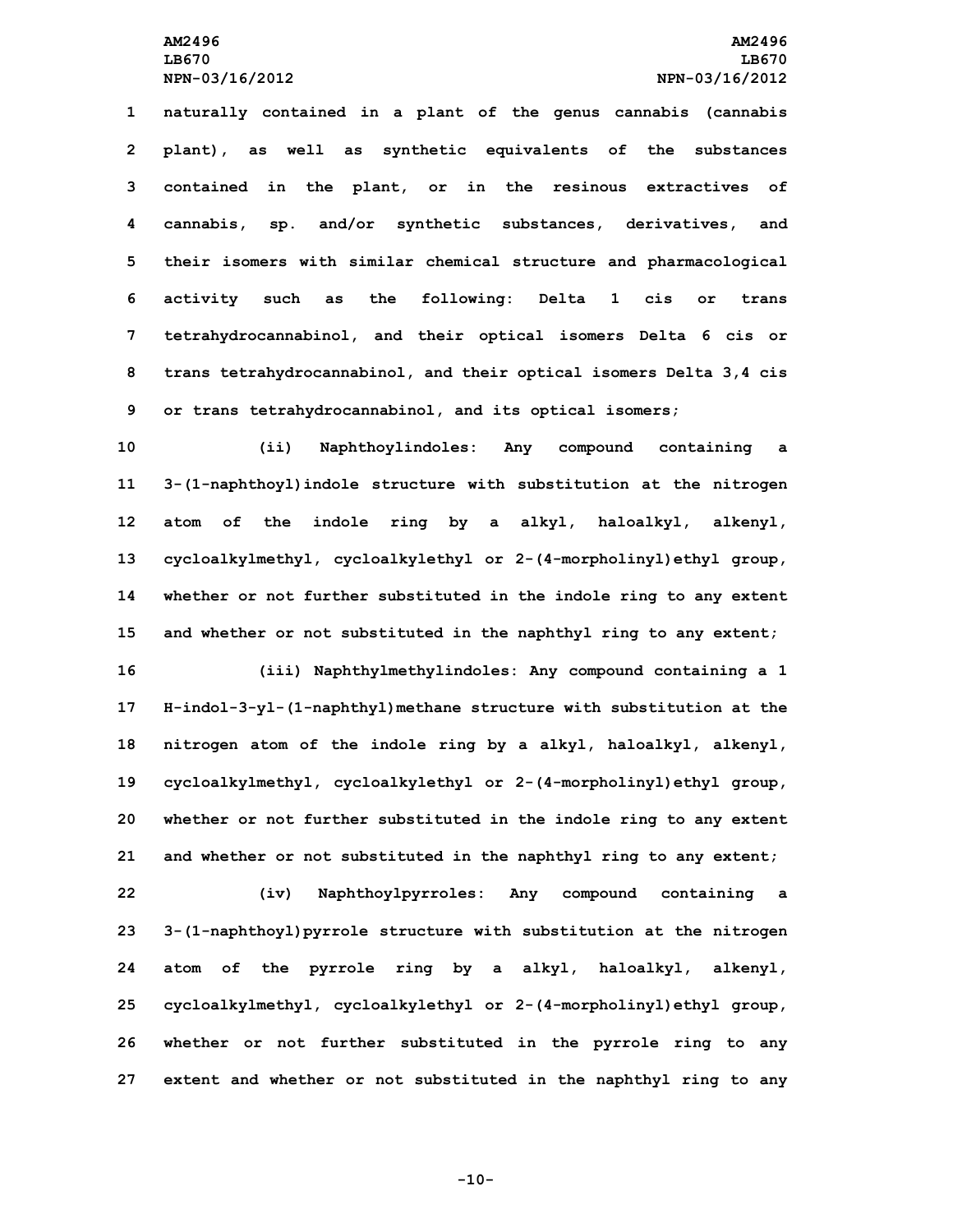**1 extent;**

 **(v) Naphthylideneindenes: Any compound containing <sup>a</sup> naphthylideneindene structure with substitution at the 3-position of the indene ring by <sup>a</sup> alkyl, haloalkyl, alkenyl, cycloalkylmethyl, cycloalkylethyl or 2-(4-morpholinyl)ethyl group, whether or not further substituted in the indene ring to any extent and whether or not substituted in the naphthyl ring to any extent;**

 **(vi) Phenylacetylindoles: Any compound containing <sup>a</sup> 3-phenylacetylindole structure with substitution at the nitrogen atom of the indole ring by <sup>a</sup> alkyl, haloalkyl, alkenyl, cycloalkylmethyl, cycloalkylethyl or 2-(4-morpholinyl)ethyl group, whether or not further substituted in the indole ring to any extent and whether or not substituted in the phenyl ring to any extent;**

 **(vii) Cyclohexylphenols: Any compound containing <sup>a</sup> 2-(3-hydroxycyclohexyl)phenol structure with substitution at the 5-position of the phenolic ring by <sup>a</sup> alkyl, haloalkyl, alkenyl, cycloalkylmethyl, cycloalkylethyl or 2-(4-morpholinyl)ethyl group, whether or not substituted in the cyclohexyl ring to any extent; 19 and**

 **(viii) Benzoylindoles: Any compound containing <sup>a</sup> 3-(benzoyl)indole structure with substitution at the nitrogen atom of the indole ring by <sup>a</sup> alkyl, haloalkyl, alkenyl, cycloalkylmethyl, cycloalkylethyl or 2-(4-morpholinyl)ethyl group, whether or not further substituted in the indole ring to any extent and whether or not substituted in the phenyl ring to any extent; 26 and.**

**27 (36)(A) Any substance containing any quantity of the**

**-11-**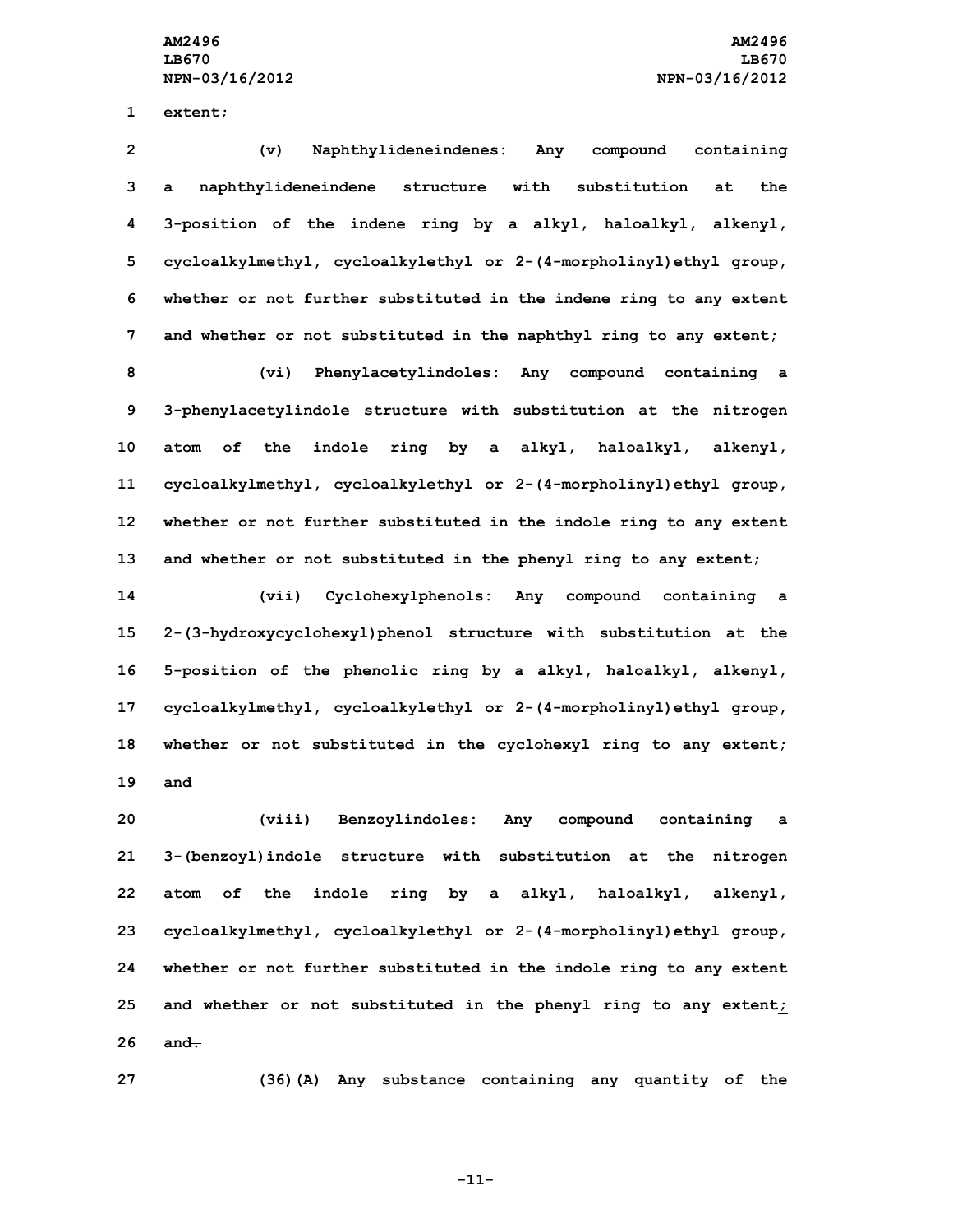|                | AM2496<br><b>AM2496</b><br>LB670<br>LB670<br>NPN-03/16/2012<br>NPN-03/16/2012 |  |
|----------------|-------------------------------------------------------------------------------|--|
| 1              | following materials, compounds, mixtures, or structures:                      |  |
| $\overline{2}$ | 3,4-methylenedioxymethcathinone, or<br>(i)<br>bk-MDMA.<br>or                  |  |
| 3              | methylone;                                                                    |  |
| 4              | (ii) 3,4-methylenedioxypyrovalerone, or MDPV;                                 |  |
| 5              | (iii) 4-methylmethcathinone, or 4-MMC, or mephedrone;                         |  |
| 6              | 4-methoxymethcathinone, or bk-PMMA,<br>(iv)<br>or<br>PMMC,<br>or              |  |
| 7              | methedrone;                                                                   |  |
| 8              | (v) Fluoromethcathinone, or FMC;                                              |  |
| 9              | (vi) Napthylpyrovalerone, or naphyrone; or                                    |  |
| 10             | (vii) Beta-keto-N-methylbenzodioxolylpropylamine; or                          |  |
| 11             | Unless listed in another schedule, any substance<br>(B)                       |  |
| 12             | which contains any quantity of any material, compound, mixture,               |  |
| 13             | or structure, other than buproprion, that is structurally derived             |  |
| 14             | means from 2-aminopropan-1-one by substitution at<br>the<br>by<br>any         |  |
| 15             | 1-position with either phenyl, naphthyl, or thiophene ring systems,           |  |
| 16             | whether or not the compound is further modified in any of<br>the              |  |
| 17             | following ways:                                                               |  |
| 18             | (i) Substitution in the ring system to any extent                             |  |
| 19             | with alkyl, alkoxy, alkylenedioxy, haloalkyl, hydroxyl, or halide             |  |
| 20             | substituents, whether or not further substituted in the ring system           |  |
| 21             | by one or more other univalent substituents;                                  |  |
| 22             | (ii) Substitution at the 3-position with an acyclic alkyl                     |  |
| 23             | substituent; or                                                               |  |
| 24             | (iii) Substitution at the 2-amino nitrogen atom with                          |  |
| 25             | alkyl or dialkyl groups, or by inclusion of the 2-amino nitrogen              |  |
| 26             | atom in a cyclic structure.                                                   |  |
| 27             | Unless specifically excepted or unless listed in<br>(d)                       |  |

**-12-**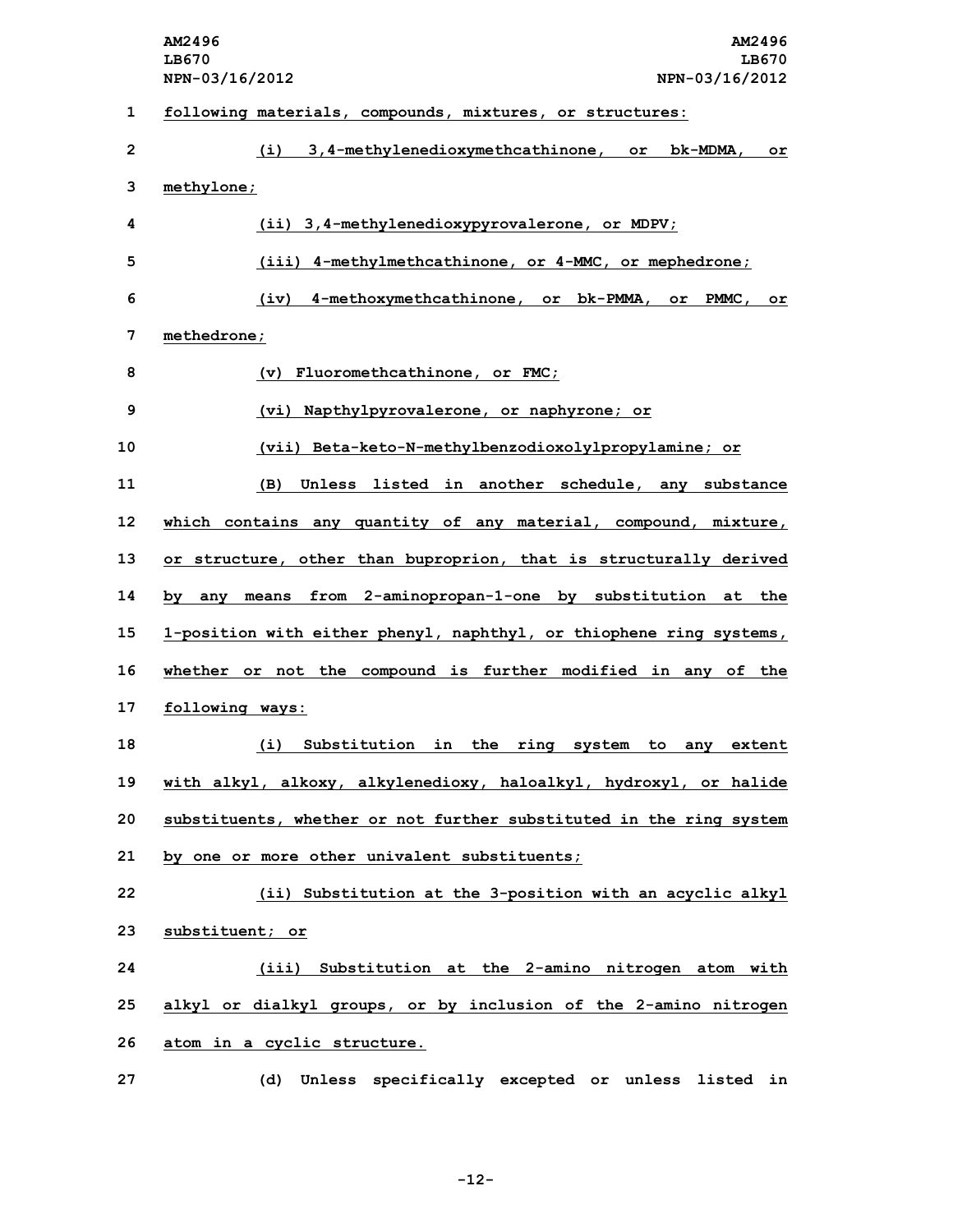**another schedule, any material, compound, mixture, or preparation which contains any quantity of the following substances having <sup>a</sup> depressant effect on the central nervous system, including its salts, isomers, and salts of isomers whenever the existence of such salts, isomers, and salts of isomers is possible within the specific chemical designation:**

**7 (1) Mecloqualone;**

**8 (2) Methaqualone; and**

**9 (3) Gamma-Hydroxybutyric Acid. Some other names include: 10 GHB; Gamma-hydroxybutyrate; 4-Hydroxybutyrate; 4-Hydroxybutanoic 11 Acid; Sodium Oxybate; and Sodium Oxybutyrate.**

 **(e) Unless specifically excepted or unless listed in another schedule, any material, compound, mixture, or preparation which contains any quantity of the following substances having <sup>a</sup> stimulant effect on the central nervous system, including its salts, isomers, and salts of isomers:**

**17 (1) Fenethylline;**

**18 (2) N-ethylamphetamine;**

**19 (3) Aminorex; aminoxaphen; 2-amino-5-phenyl-2-oxazoline; 20 or 4,5-dihydro-5-phenyl-2-oxazolamine;**

**21 (4) Cathinone; 2-amino-1-phenyl-1-propanone; 22 alpha-aminopropiophenone; 2-aminopropiophenone; and norephedrone;**

 **(5) Methcathinone, its salts, optical isomers, and salts of optical isomers. Some other names: 2-(methylamino)-propiophenone; alpha-(methylamino)propiophenone; 2-(methylamino)-1-phenylpropan-1-one;**

**27 alpha-N-methylaminopropiophenone; methylcathinone;**

**-13-**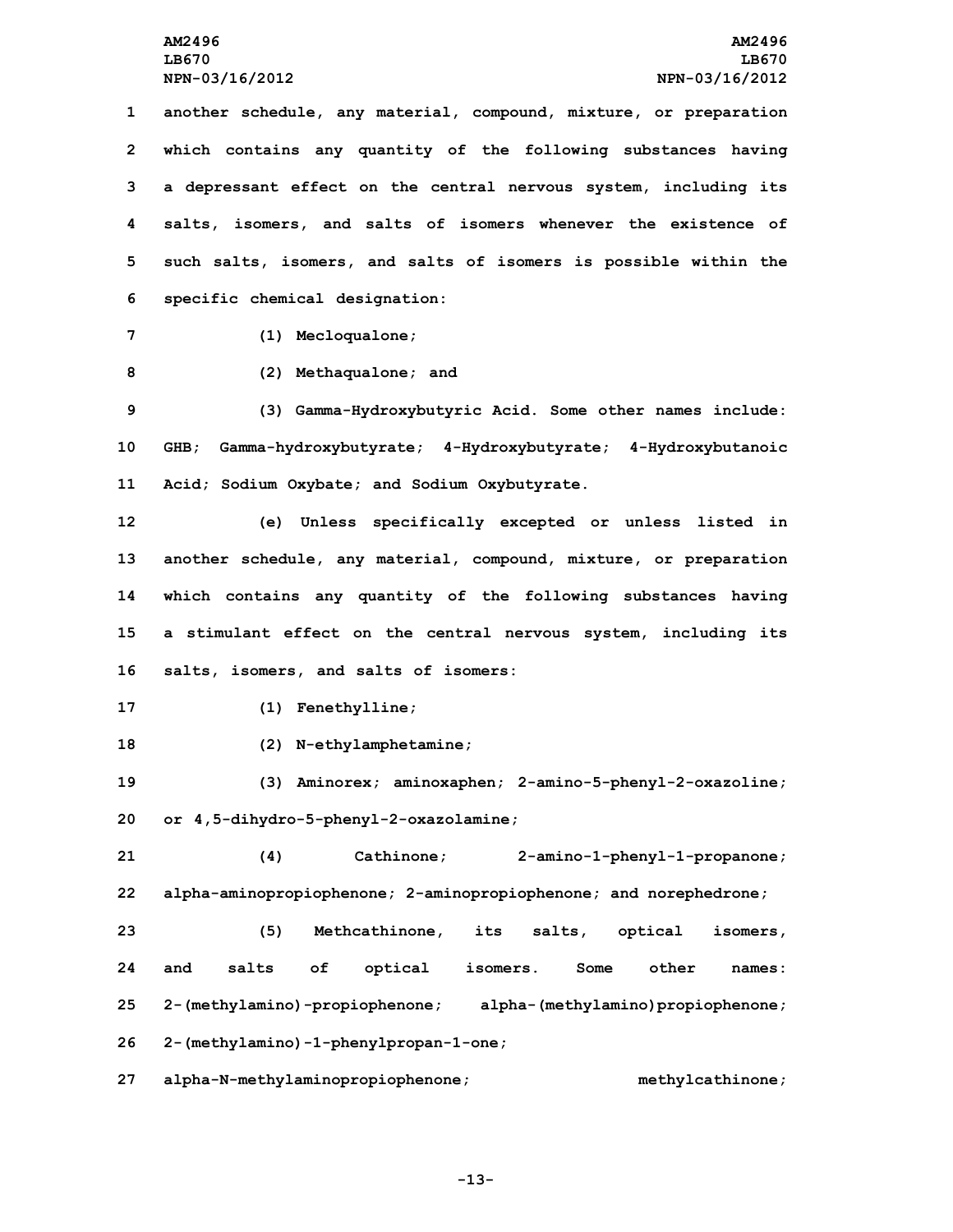**AM2496 AM2496 LB670 LB670 NPN-03/16/2012 NPN-03/16/2012 monomethylpropion; ephedrone; N-methylcathinone; AL-464; AL-422; AL-463; and UR1432; (6) (+/-)cis-4-methylaminorex; and (+/-)cis-4,5-dihydro-4-methyl-5-phenyl-2-oxazolamine; (7) N,N-dimethylamphetamine; N,N-alpha-trimethyl-benzeneethanamine; and N,N-alpha-trimethylphenethylamine; and (8) Benzylpiperazine, 1-benzylpiperazine. (f) Any controlled substance analogue to the extent intended for human consumption. Schedule II (a) Any of the following substances except those narcotic drugs listed in other schedules whether produced directly or indirectly by extraction from substances of vegetable origin, independently by means of chemical synthesis, or by combination of extraction and chemical synthesis: (1) Opium and opiate, and any salt, compound, derivative, or preparation of opium or opiate, excluding apomorphine, buprenorphine, thebaine-derived butorphanol, dextrorphan, nalbuphine, nalmefene, naloxone, and naltrexone and their salts, but including the following: (i) Raw opium; (ii) Opium extracts; (iii) Opium fluid; (iv) Powdered opium; (v) Granulated opium; (vi) Tincture of opium;**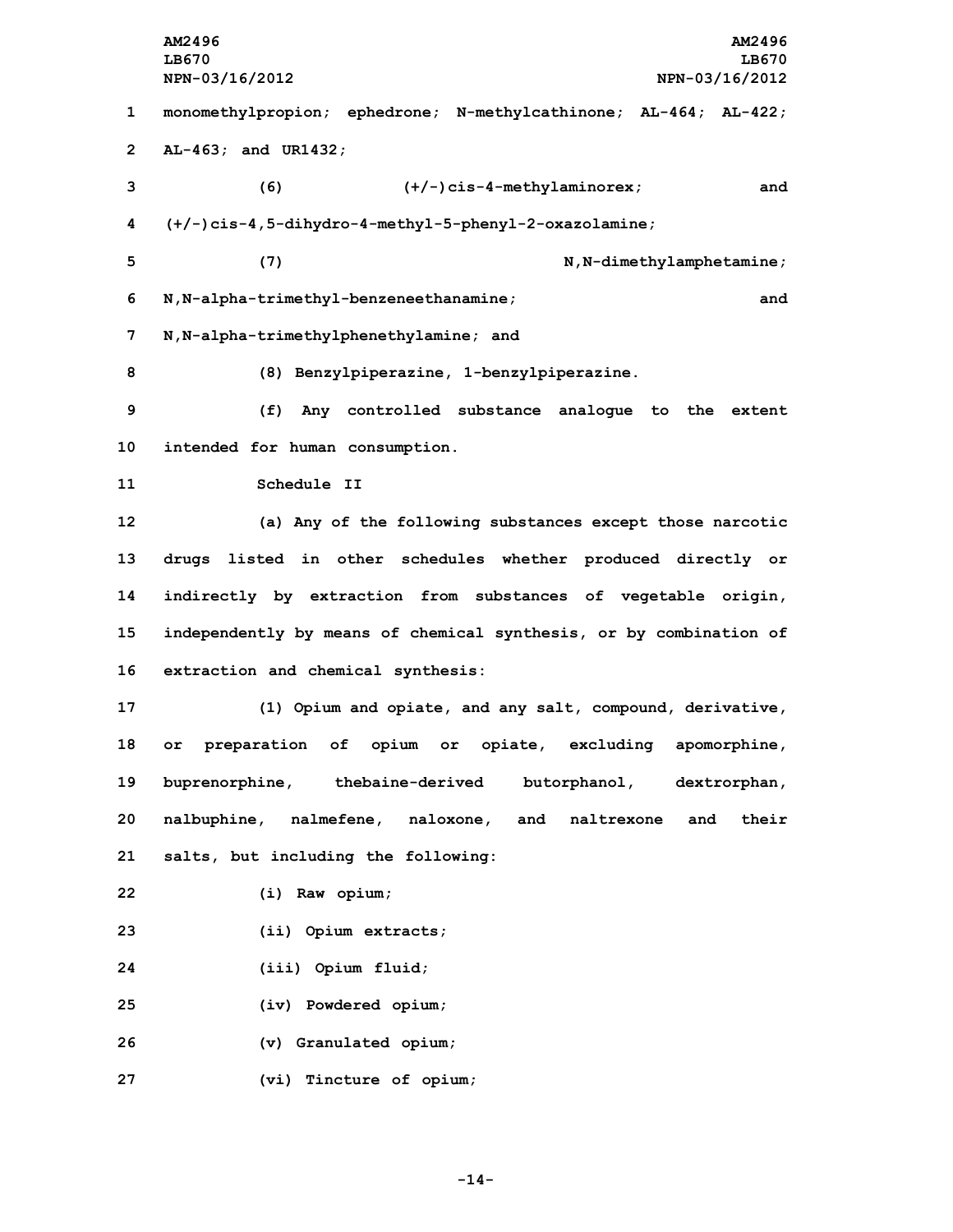**AM2496 AM2496 LB670 LB670 NPN-03/16/2012 NPN-03/16/2012**

| 1 | $(vii)$ Codeine;              |
|---|-------------------------------|
| 2 | $(viii)$ Ethylmorphine;       |
| 3 | (ix) Etorphine hydrochloride; |
| 4 | $(x)$ Hydrocodone;            |
| 5 | $(xi)$ Hydromorphone;         |
| 6 | $(xii)$ Metopon;              |

**8 (xiv) Oxycodone; 9 (xv) Oxymorphone;**

**7 (xiii) Morphine;**

**10 (xvi) Oripavine;**

**11 (xvii) Thebaine; and**

**12 (xviii) Dihydroetorphine;**

 **(2) Any salt, compound, derivative, or preparation thereof which is chemically equivalent to or identical with any of the substances referred to in subdivision (1) of this subdivision, except that these substances shall not include the isoquinoline alkaloids of opium;**

**18 (3) Opium poppy and poppy straw;**

 **(4) Coca leaves and any salt, compound, derivative, or preparation of coca leaves, and any salt, compound, derivative, or preparation thereof which is chemically equivalent to or identical with any of these substances, including cocaine and its salts, optical isomers, and salts of optical isomers, except that the substances shall not include decocainized coca leaves or extractions which do not contain cocaine or ecgonine; and**

**26 (5) Concentrate of poppy straw, the crude extract of 27 poppy straw in either liquid, solid, or powder form which contains**

**-15-**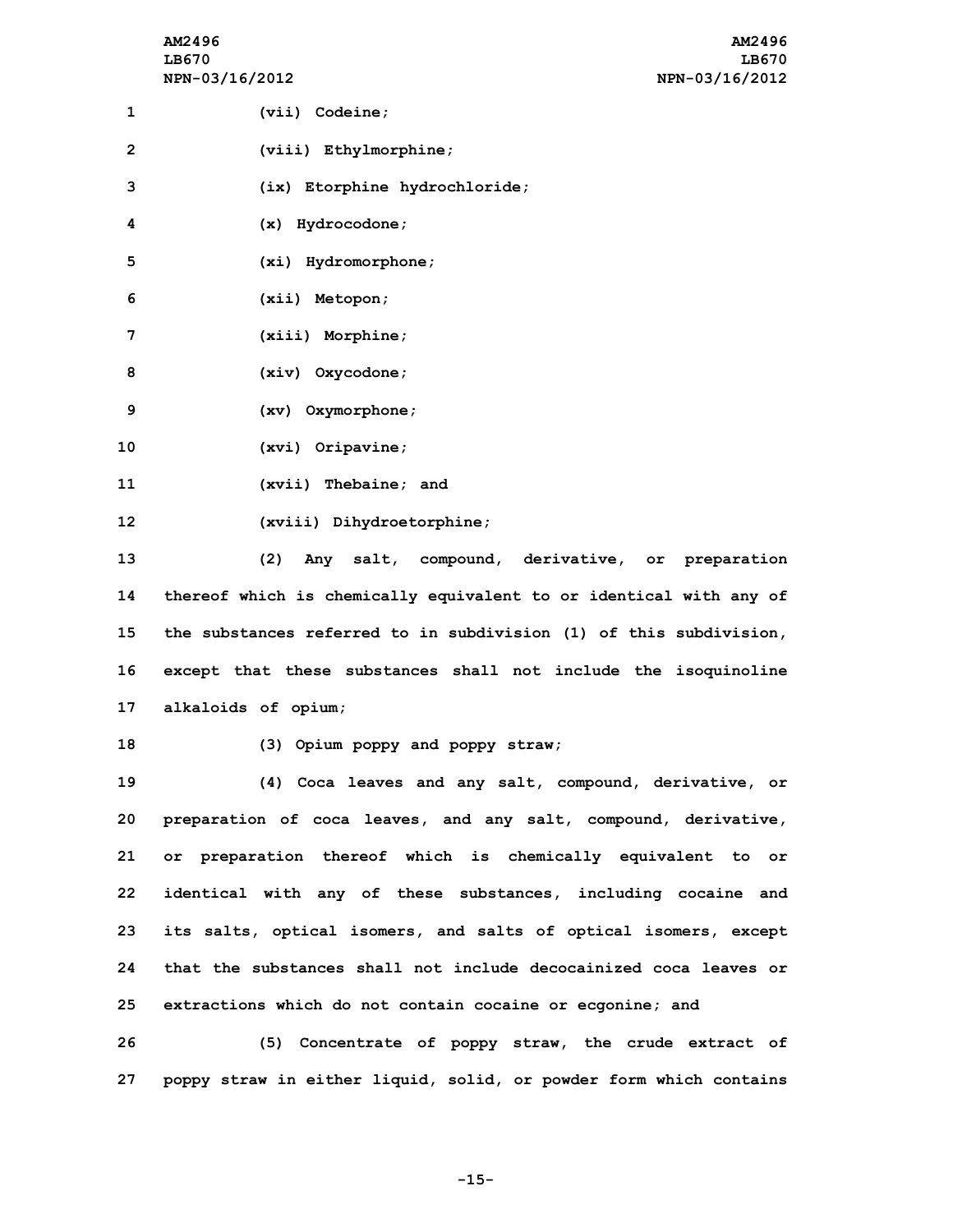**AM2496 AM2496 LB670 LB670 NPN-03/16/2012 NPN-03/16/2012 the phenanthrene alkaloids of the opium poppy. (b) Unless specifically excepted or unless in another schedule any of the following opiates, including their isomers, esters, ethers, salts, and salts of their isomers, esters, and ethers whenever the existence of such isomers, esters, ethers, and salts is possible within the specific chemical designation, dextrorphan excepted: (1) Alphaprodine; (2) Anileridine; (3) Bezitramide; (4) Diphenoxylate; (5) Fentanyl; (6) Isomethadone; (7) Levomethorphan; (8) Levorphanol; (9) Metazocine; (10) Methadone; (11) Methadone-intermediate, 4-cyano-2-dimethylamino-4,4-diphenyl butane; (12) Moramide-intermediate, 2-methyl-3-morpholino-1,1-diphenylpropane-carboxylic acid; (13) Pethidine or meperidine;**

**23 (14) Pethidine-Intermediate-A,**

**25 (15) Pethidine-Intermediate-B,**

**26 ethyl-4-phenylpiperidine-4-carboxylate;**

**24 4-cyano-1-methyl-4-phenylpiperidine;**

**27 (16) Pethidine-Intermediate-C,**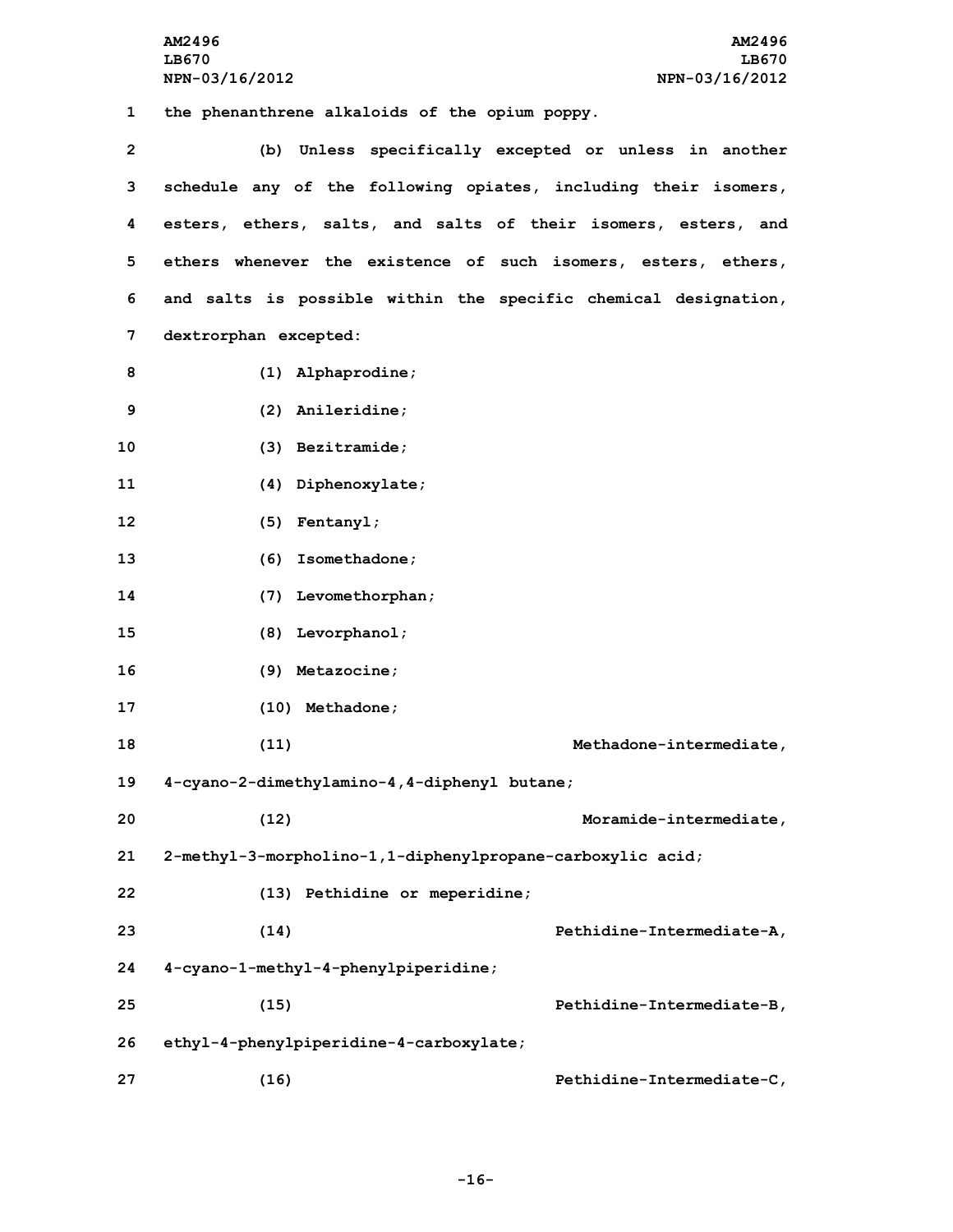**AM2496 AM2496 LB670 LB670 NPN-03/16/2012 NPN-03/16/2012 1-methyl-4-phenylpiperidine-4-carboxylic acid; (17) Phenazocine; (18) Piminodine; (19) Racemethorphan; (20) Racemorphan; (21) Dihydrocodeine; (22) Bulk Propoxyphene in nondosage forms; (23) Sufentanil; (24) Alfentanil; (25) Levo-alphacetylmethadol which is also known as levo-alpha-acetylmethadol, levomethadyl acetate, and LAAM; (26) Carfentanil; (27) Remifentanil; and (28) Tapentadol. (c) Any material, compound, mixture, or preparation which contains any quantity of the following substances having <sup>a</sup> potential for abuse associated with <sup>a</sup> stimulant effect on the central nervous system: (1) Amphetamine, its salts, optical isomers, and salts of its optical isomers; (2) Phenmetrazine and its salts; (3) Methamphetamine, its salts, isomers, and salts of its isomers; and (4) Methylphenidate. (d) Any material, compound, mixture, or preparation which contains any quantity of the following substances having <sup>a</sup> potential for abuse associated with <sup>a</sup> depressant effect on the**

**-17-**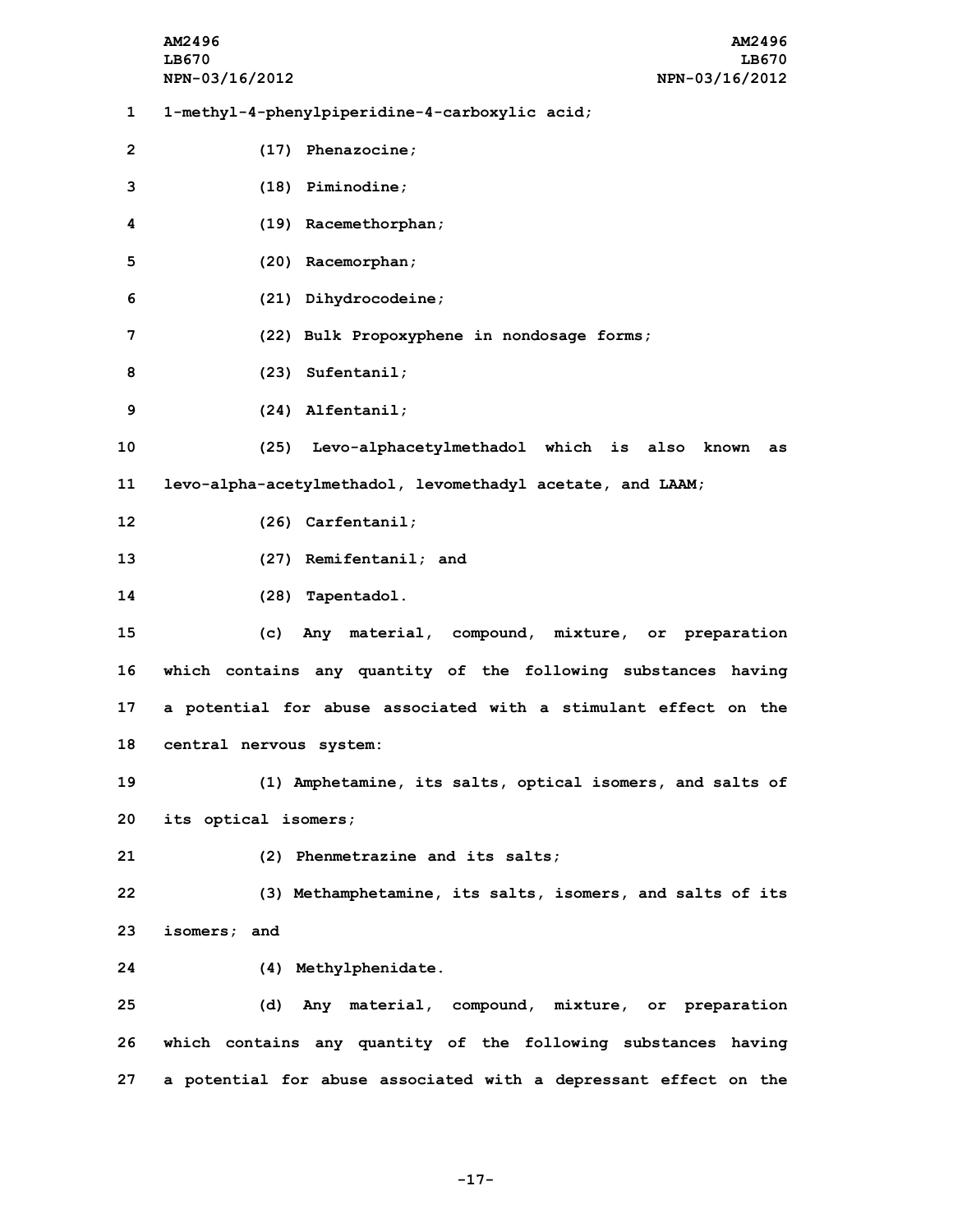**AM2496 AM2496 LB670 LB670 NPN-03/16/2012 NPN-03/16/2012 central nervous system, including their salts, isomers, and salts of isomers whenever the existence of such salts, isomers, and salts of isomers is possible within the specific chemical designations: (1) Amobarbital; (2) Secobarbital; (3) Pentobarbital; (4) Phencyclidine; and (5) Glutethimide. (e) Hallucinogenic substances known as: (1) Nabilone. Another name for nabilone: (+/-)-trans-3-(1,1-dimethylheptyl)- 6,6a,7,8,10,10a-Hexahydro-1-hydroxy-6,6-dimethyl-9H-dibenzo(b,d)pyran-9-one. (f) Unless specifically excepted or unless listed in another schedule, any material, compound, mixture, or preparation which contains any quantity of the following substances: (1) Immediate precursor to amphetamine and methamphetamine: Phenylacetone. Trade and other names shall include, but are not limited to: Phenyl-2-propanone; P2P; benzyl methyl ketone; and methyl benzyl ketone; or (2) Immediate precursors to phencyclidine, PCP: (i) 1-phenylcyclohexylamine; or (ii) 1-piperidinocyclohexanecarbonitrile, PCC. Schedule III (a) Any material, compound, mixture, or preparation which contains any quantity of the following substances having <sup>a</sup> potential for abuse associated with <sup>a</sup> stimulant effect on the central nervous system, including their salts, isomers, whether**

**-18-**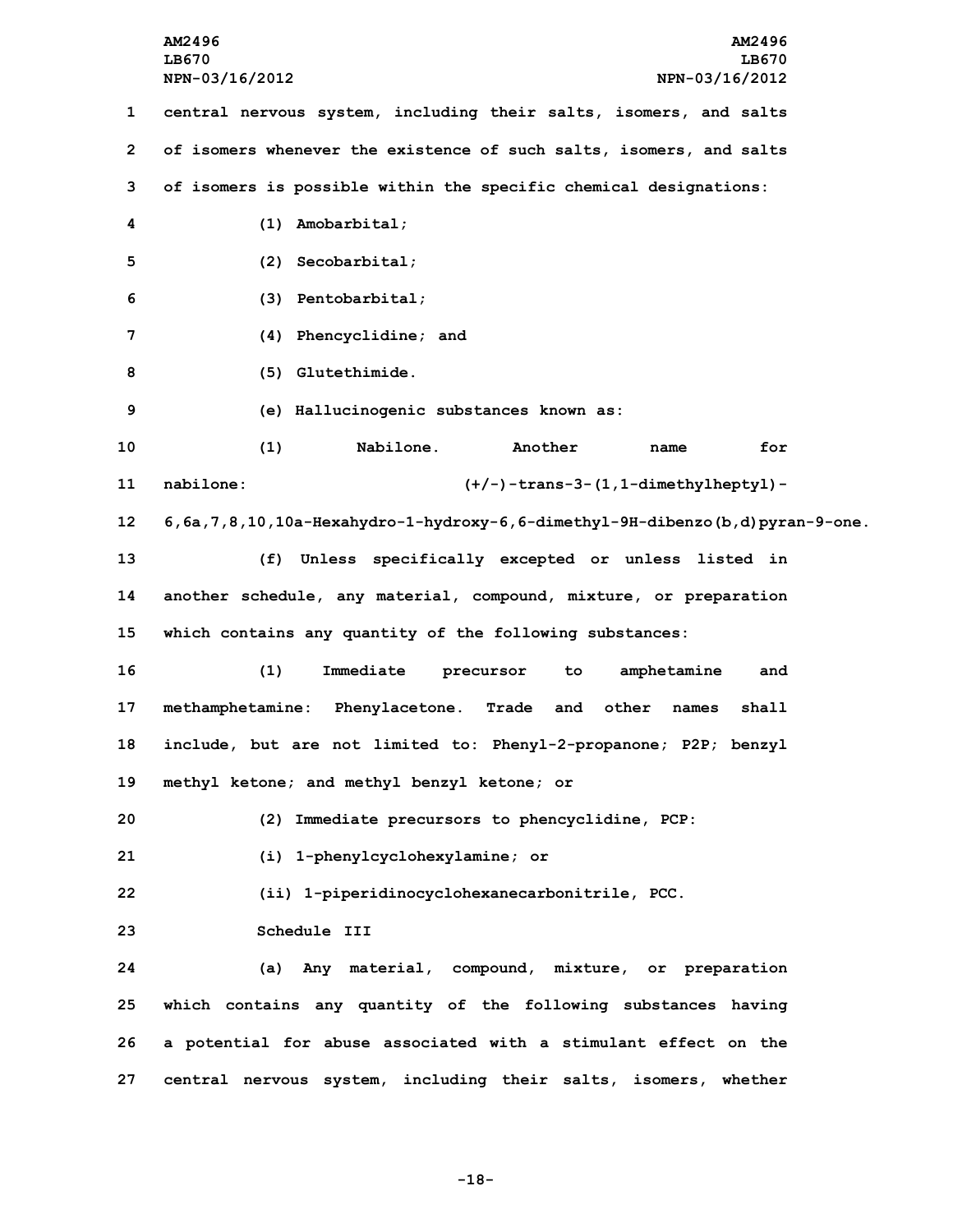**optical, position, or geometric, and salts of such isomers whenever the existence of such salts, isomers, and salts of isomers is possible within the specific chemical designation: (1) Benzphetamine; (2) Chlorphentermine; (3) Clortermine; and (4) Phendimetrazine. (b) Any material, compound, mixture, or preparation which contains any quantity of the following substances having <sup>a</sup> potential for abuse associated with <sup>a</sup> depressant effect on the central nervous system: (1) Any substance which contains any quantity of <sup>a</sup> derivative of barbituric acid or any salt of <sup>a</sup> derivative of barbituric acid, except those substances which are specifically listed in other schedules of this section; (2) Chlorhexadol; (3) Lysergic acid; (4) Lysergic acid amide; (5) Methyprylon; (6) Sulfondiethylmethane; (7) Sulfonethylmethane; (8) Sulfonmethane; (9) Nalorphine; (10) Any compound, mixture, or preparation containing amobarbital, secobarbital, pentobarbital, or any salt thereof and**

**26 one or more other active medicinal ingredients which are not listed 27 in any schedule;**

**-19-**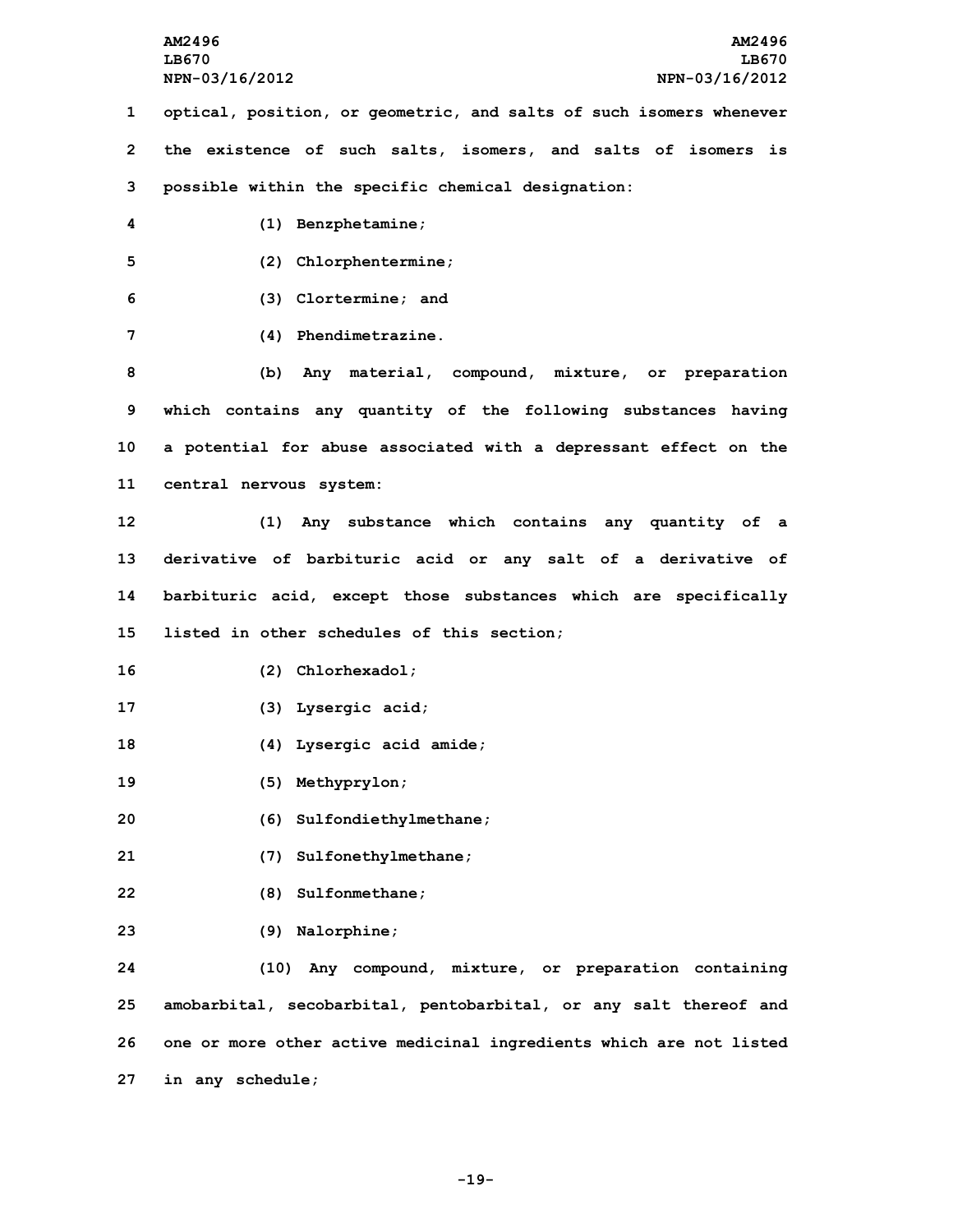**(11) Any suppository dosage form containing amobarbital, secobarbital, pentobarbital, or any salt of any of these drugs and approved by the Food and Drug Administration for marketing only as <sup>a</sup> suppository;**

 **(12) Any drug product containing gamma-hydroxybutyric acid, including its salts, isomers, and salts of isomers, for which an application is approved under section 505 of the Federal Food, Drug, and Cosmetic Act, 21 U.S.C. 355, as such section existed on July 20, 2002;**

**10 (13) Ketamine, its salts, isomers, and 11 salts of isomers. Some other names for ketamine: 12 (+/-)-2-(2-chlorophenyl)-2-(methylamino)-cyclohexanone; and**

 **(14) Tiletamine and zolazepam or any salt thereof. Trade or other names for <sup>a</sup> tiletamine-zolazepam combination product shall include, but are not limited to: telazol. Trade or other names for tiletamine shall include, but are not limited to: 2-(ethylamino)-2-(2-thienyl)-cyclohexanone. Trade or other names for zolazepam shall include, but are not limited to: 4-(2-fluorophenyl)-6,8-dihydro-1,3,8-trimethylpyrazolo-(3,4-e) (1,4)-diazepin-7(1H)-one, and flupyrazapon.**

**21 (c) Unless specifically excepted or unless listed in 22 another schedule:**

 **(1) Any material, compound, mixture, or preparation containing limited quantities of any of the following narcotic drugs, or any salts calculated as the free anhydrous base or alkaloid, in limited quantities as set forth below:**

**27 (i) Not more than one and eight-tenths grams of codeine**

**-20-**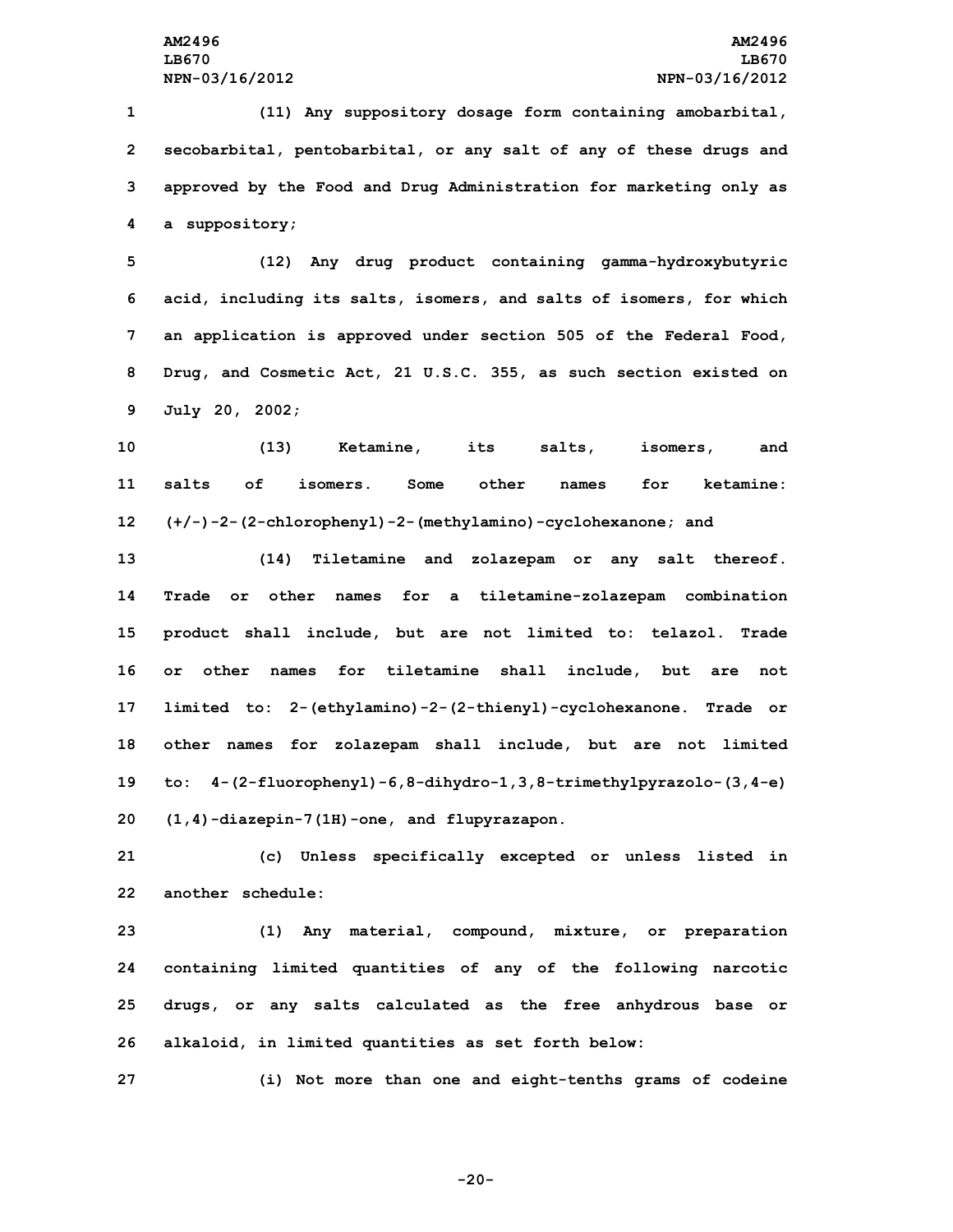**1 per one hundred milliliters or not more than ninety milligrams per 2 dosage unit, with an equal or greater quantity of an isoquinoline 3 alkaloid of opium;**

 **(ii) Not more than one and eight-tenths grams of codeine per one hundred milliliters or not more than ninety milligrams per dosage unit, with one or more active, nonnarcotic ingredients in recognized therapeutic amounts;**

 **(iii) Not more than three hundred milligrams of dihydrocodeinone which is also known as hydrocodone per one hundred milliliters or not more than fifteen milligrams per dosage unit, with <sup>a</sup> fourfold or greater quantity of an isoquinoline alkaloid of 12 opium;**

 **(iv) Not more than three hundred milligrams of dihydrocodeinone which is also known as hydrocodone per one hundred milliliters or not more than fifteen milligrams per dosage unit, with one or more active, nonnarcotic ingredients in recognized therapeutic amounts;**

 **(v) Not more than one and eight-tenths grams of dihydrocodeine per one hundred milliliters or not more than ninety milligrams per dosage unit, with one or more active, nonnarcotic ingredients in recognized therapeutic amounts;**

 **(vi) Not more than three hundred milligrams of ethylmorphine per one hundred milliliters or not more than fifteen milligrams per dosage unit, with one or more active, nonnarcotic ingredients in recognized therapeutic amounts;**

**26 (vii) Not more than five hundred milligrams of opium per 27 one hundred milliliters or per one hundred grams, or not more than**

**-21-**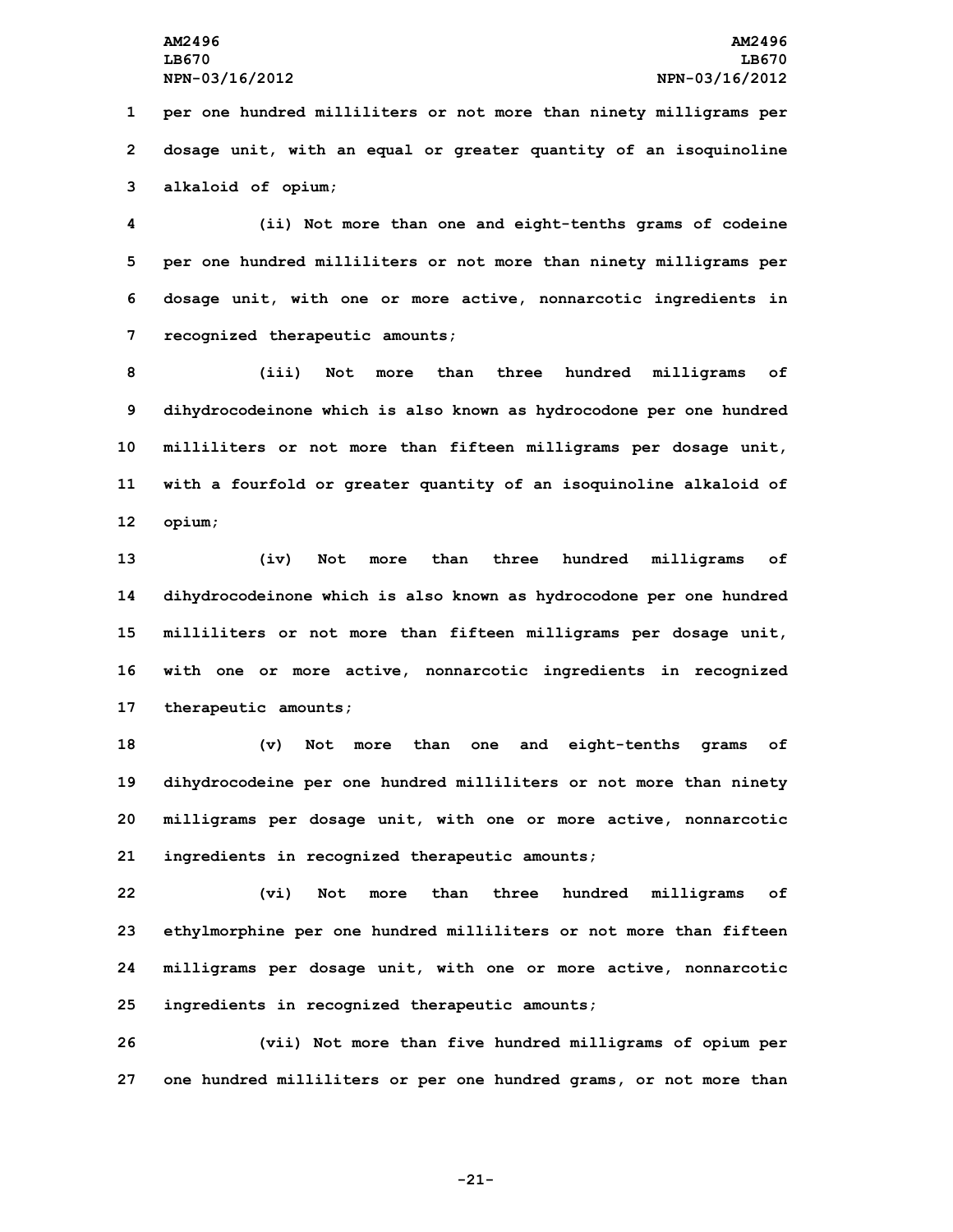**1 twenty-five milligrams per dosage unit, with one or more active, 2 nonnarcotic ingredients in recognized therapeutic amounts; and**

 **(viii) Not more than fifty milligrams of morphine per one hundred milliliters or per one hundred grams with one or more active, nonnarcotic ingredients in recognized therapeutic amounts; 6 and**

**7 (2) Any material, compound, mixture, or preparation 8 containing any of the following narcotic drug or its salts, as 9 set forth below:**

**10 (i) Buprenorphine.**

 **(d) Unless contained on the administration's list of exempt anabolic steroids as the list existed on June 1, 2007, any anabolic steroid, which shall include any material, compound, mixture, or preparation containing any quantity of the following substances, including its salts, isomers, and salts of isomers whenever the existence of such salts of isomers is possible within the specific chemical designation:**

- **18 (1) Boldenone;**
- **19 (2) Boldione;**
- **20 (3) Chlorotestosterone (4-chlortestosterone);**
- **21 (4) Clostebol;**
- **22 (5) Dehydrochloromethyltestosterone;**
- **23 (6) Desoxymethyltestosterone;**
- **24 (7) Dihydrotestosterone (4-dihydrotestosterone);**
- **25 (8) Drostanolone;**
- **26 (9) Ethylestrenol;**
- **27 (10) Fluoxymesterone;**

**-22-**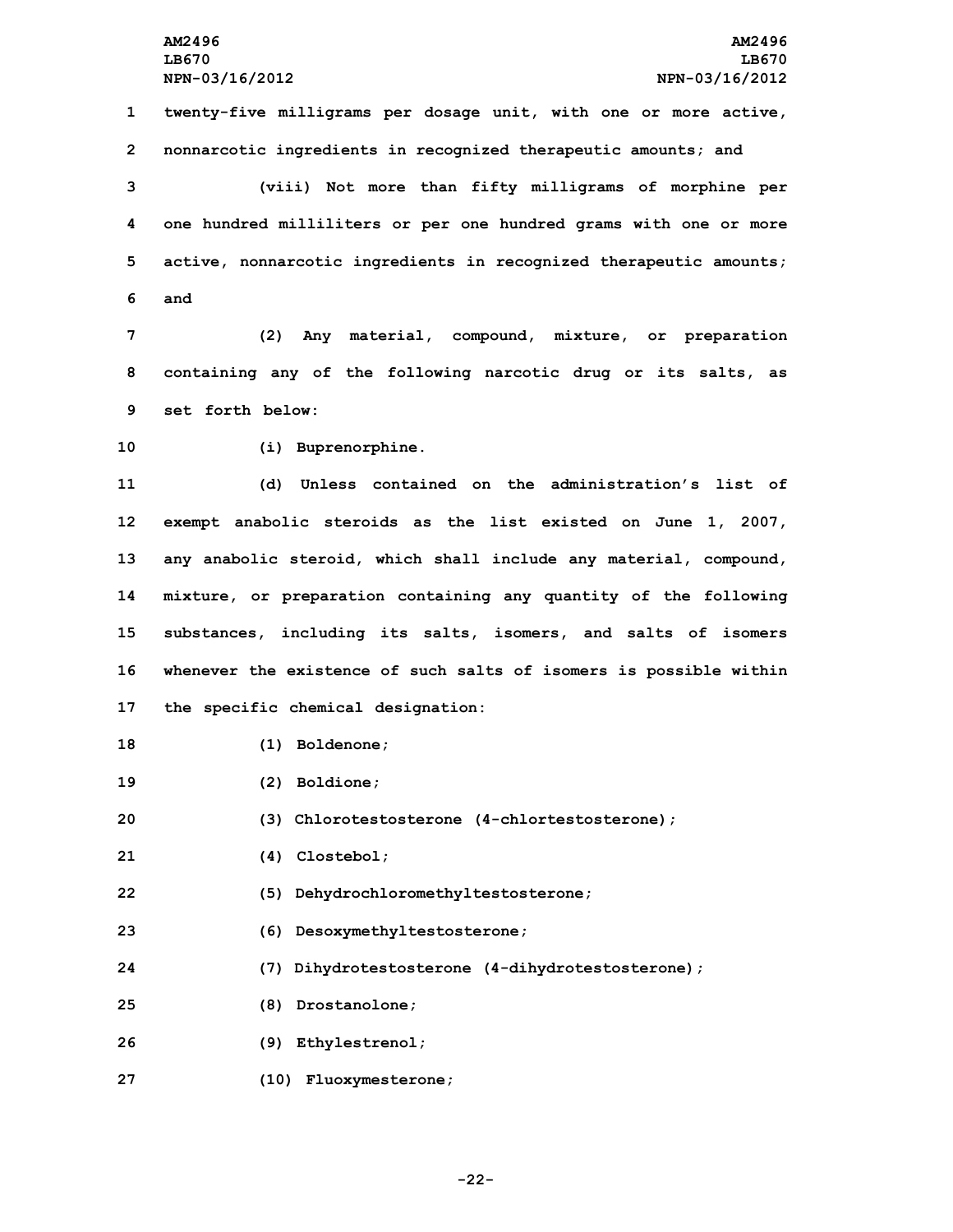|              | AM2496<br>LB670<br>NPN-03/16/2012 | AM2496<br>LB670<br>NPN-03/16/2012                                   |
|--------------|-----------------------------------|---------------------------------------------------------------------|
| 1            |                                   | (11) Formebulone (formebolone);                                     |
| $\mathbf{2}$ |                                   | (12) Mesterolone;                                                   |
| 3            |                                   | (13) Methandienone;                                                 |
| 4            |                                   | (14) Methandranone;                                                 |
| 5            |                                   | (15) Methandriol;                                                   |
| 6            |                                   | (16) Methandrostenolone;                                            |
| 7            |                                   | (17) Methenolone;                                                   |
| 8            |                                   | (18) Methyltestosterone;                                            |
| 9            |                                   | (19) Mibolerone;                                                    |
| 10           |                                   | (20) Nandrolone;                                                    |
| 11           |                                   | (21) Norethandrolone;                                               |
| 12           |                                   | (22) Oxandrolone;                                                   |
| 13           |                                   | (23) Oxymesterone;                                                  |
| 14           |                                   | (24) Oxymetholone;                                                  |
| 15           |                                   | (25) Stanolone;                                                     |
| 16           |                                   | $(26)$ Stanozolol;                                                  |
| 17           |                                   | (27) Testolactone;                                                  |
| 18           |                                   | (28) Testosterone;                                                  |
| 19           |                                   | (29) Trenbolone;                                                    |
| 20           |                                   | (30) 19-nor-4, 9(10) -androstadienedione; and                       |
| 21           |                                   | (31) Any salt, ester, or ether of a drug or substance               |
| 22           |                                   | described or listed in this subdivision if the salt, ester, or      |
| 23           |                                   | ether promotes muscle growth.                                       |
| 24           |                                   | (e) Hallucinogenic substances known as:                             |
| 25           |                                   | (1) Dronabinol, synthetic, in sesame oil and encapsulated           |
| 26           |                                   | in a soft gelatin capsule in a Food and Drug Administration         |
| 27           |                                   | approved drug product. Some other names<br>dronabinol<br>for<br>are |

**-23-**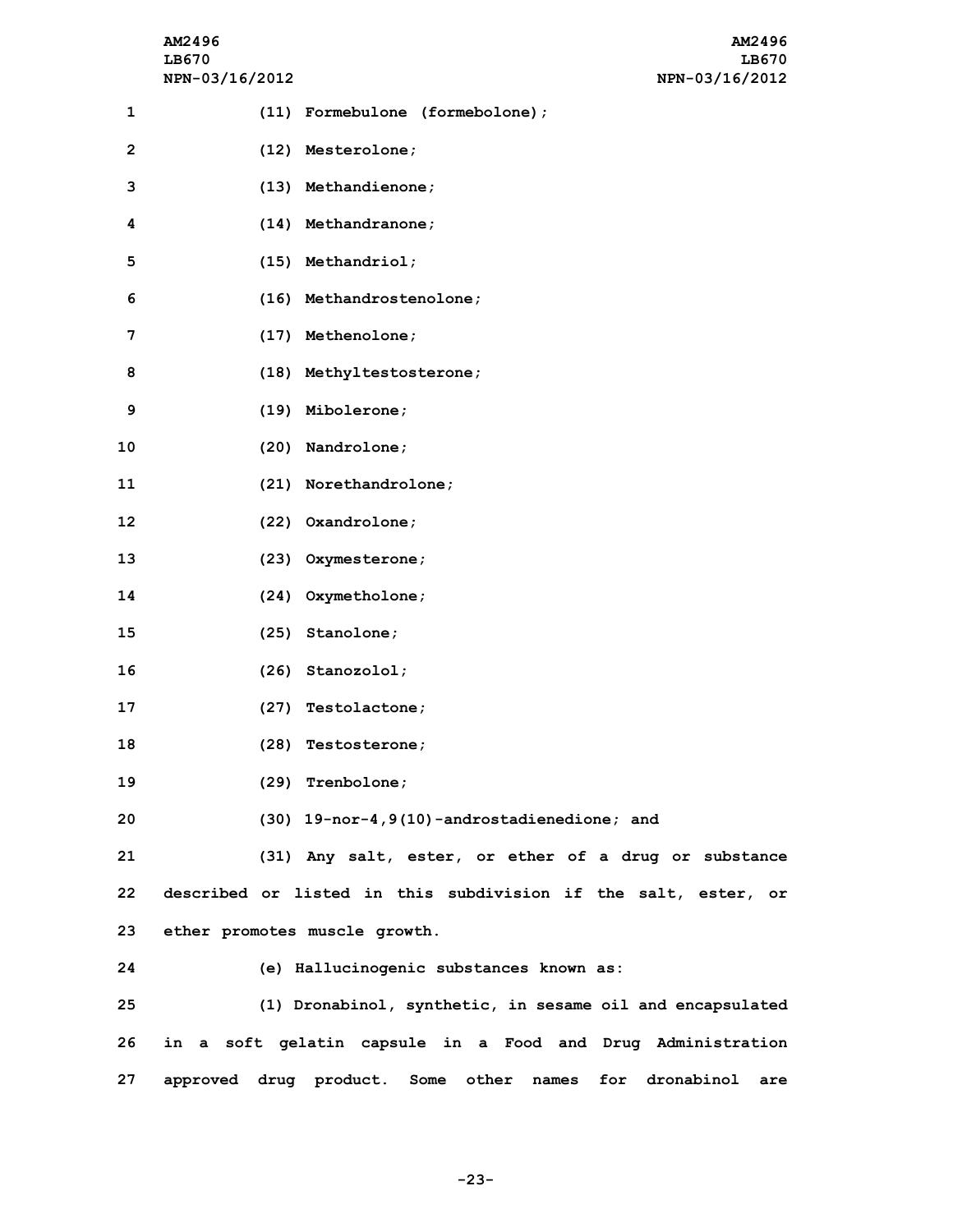|    | AM2496<br>AM2496<br>LB670<br>LB670<br>NPN-03/16/2012<br>NPN-03/16/2012     |
|----|----------------------------------------------------------------------------|
| 1  | (6aR-trans)-6a, 7, 8, 10a-tetrahydro-6, 6, 9-trimethyl-3-pentyl-6H-dibenzo |
| 2  | $(b, d)$ pyran-1-ol or (-)-delta-9-(trans)-tetrahydrocannabinol.           |
| 3  | Schedule IV                                                                |
| 4  | (a) Any material, compound, mixture, or preparation which                  |
| 5  | contains any quantity of the following substances, including their         |
| 6  | salts, isomers, and salts of isomers whenever the existence of             |
| 7  | such salts, isomers, and salts of isomers is possible within the           |
| 8  | specific chemical designation:                                             |
| 9  | $(1)$ Barbital;                                                            |
| 10 | (2) Chloral betaine;                                                       |
| 11 | (3) Chloral hydrate;                                                       |
| 12 | (4)<br>Chlordiazepoxide,<br>but not<br>including<br>librax                 |
| 13 | (chlordiazepoxide hydrochloride and clindinium bromide) or menrium         |
| 14 | (chlordiazepoxide and water soluble esterified estrogens);                 |
| 15 | (5) Clonazepam;                                                            |
| 16 | (6) Clorazepate;                                                           |
| 17 | (7) Diazepam;                                                              |
| 18 | (8) Ethchlorvynol;                                                         |
| 19 | $(9)$ Ethinamate;                                                          |
| 20 | Flurazepam;<br>(10)                                                        |
| 21 | (11)<br>Mebutamate;                                                        |
| 22 | (12)<br>Meprobamate;                                                       |
| 23 | Methohexital;<br>(13)                                                      |
| 24 | Methylphenobarbital;<br>(14)                                               |
| 25 | (15)<br>Oxazepam;                                                          |
| 26 | (16)<br>Paraldehyde;                                                       |
| 27 | (17) Petrichloral;                                                         |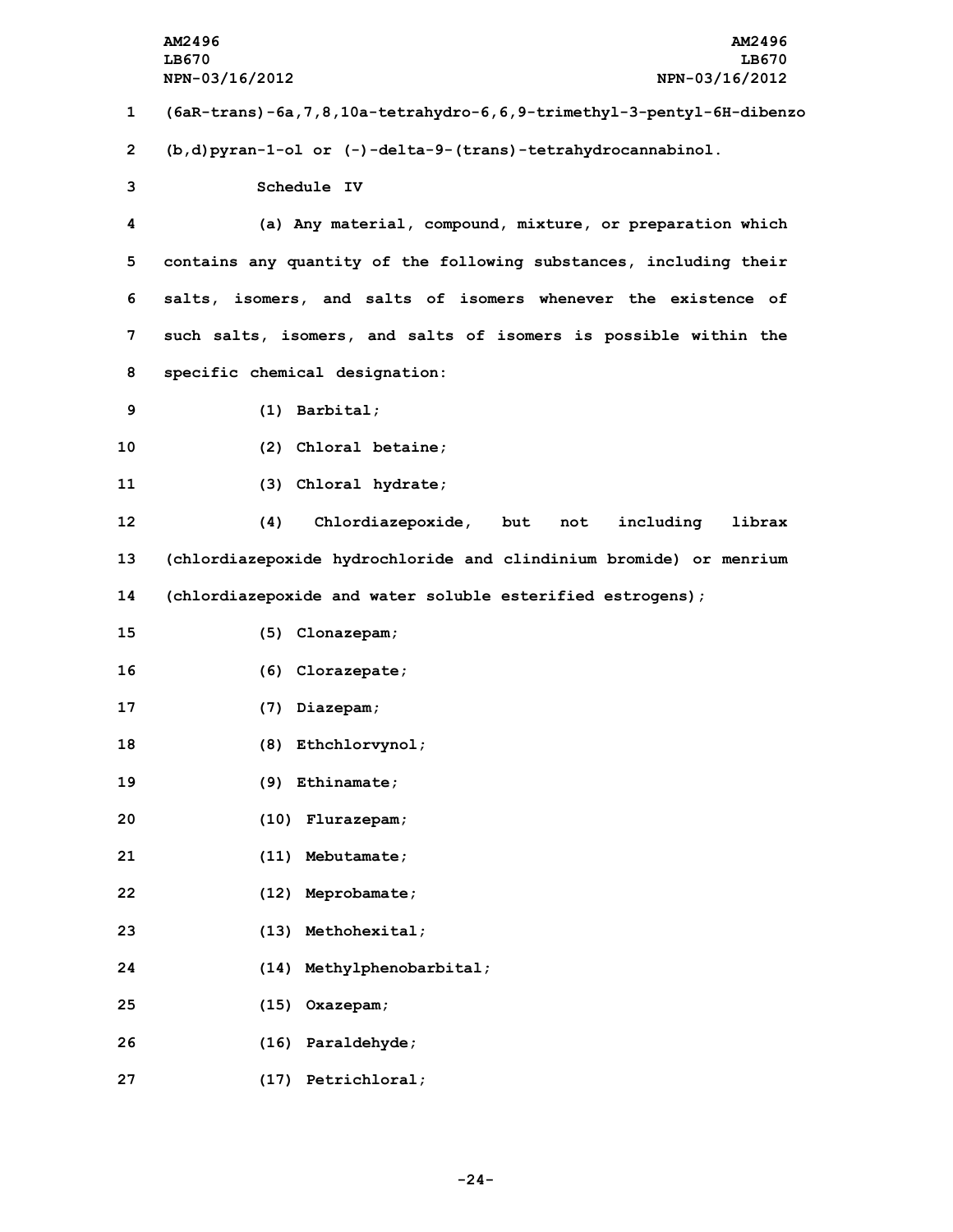# **NPN-03/16/2012 NPN-03/16/2012**

| AM2496                | AM2496         |
|-----------------------|----------------|
| LB670                 | LB670          |
| <b>NPN-03/16/2012</b> | NPN-03/16/2012 |

| 1                       | (18) Phenobarbital;     |
|-------------------------|-------------------------|
| $\overline{\mathbf{c}}$ | (19) Prazepam;          |
| 3                       | (20) Alprazolam;        |
| 4                       | (21) Bromazepam;        |
| 5                       | (22) Camazepam;         |
| 6                       | $(23)$ Clobazam;        |
| 7                       | (24) Clotiazepam;       |
| 8                       | (25) Cloxazolam;        |
| 9                       | (26) Delorazepam;       |
| 10                      | (27) Estazolam;         |
| 11                      | (28) Ethyl loflazepate; |
| 12                      | (29) Fludiazepam;       |
| 13                      | (30) Flunitrazepam;     |
| 14                      | (31) Halazepam;         |
| 15                      | (32) Haloxazolam;       |
| 16                      | (33) Ketazolam;         |
| 17                      | (34) Loprazolam;        |
| 18                      | (35) Lorazepam;         |
| 19                      | (36) Lormetazepam;      |
| 20                      | (37) Medazepam;         |
| 21                      | (38) Nimetazepam;       |
| 22                      | (39) Nitrazepam;        |
| 23                      | (40) Nordiazepam;       |
| 24                      | (41) Oxazolam;          |
| 25                      | (42) Pinazepam;         |
| 26                      | (43) Temazepam;         |
| 27                      | (44) Tetrazepam;        |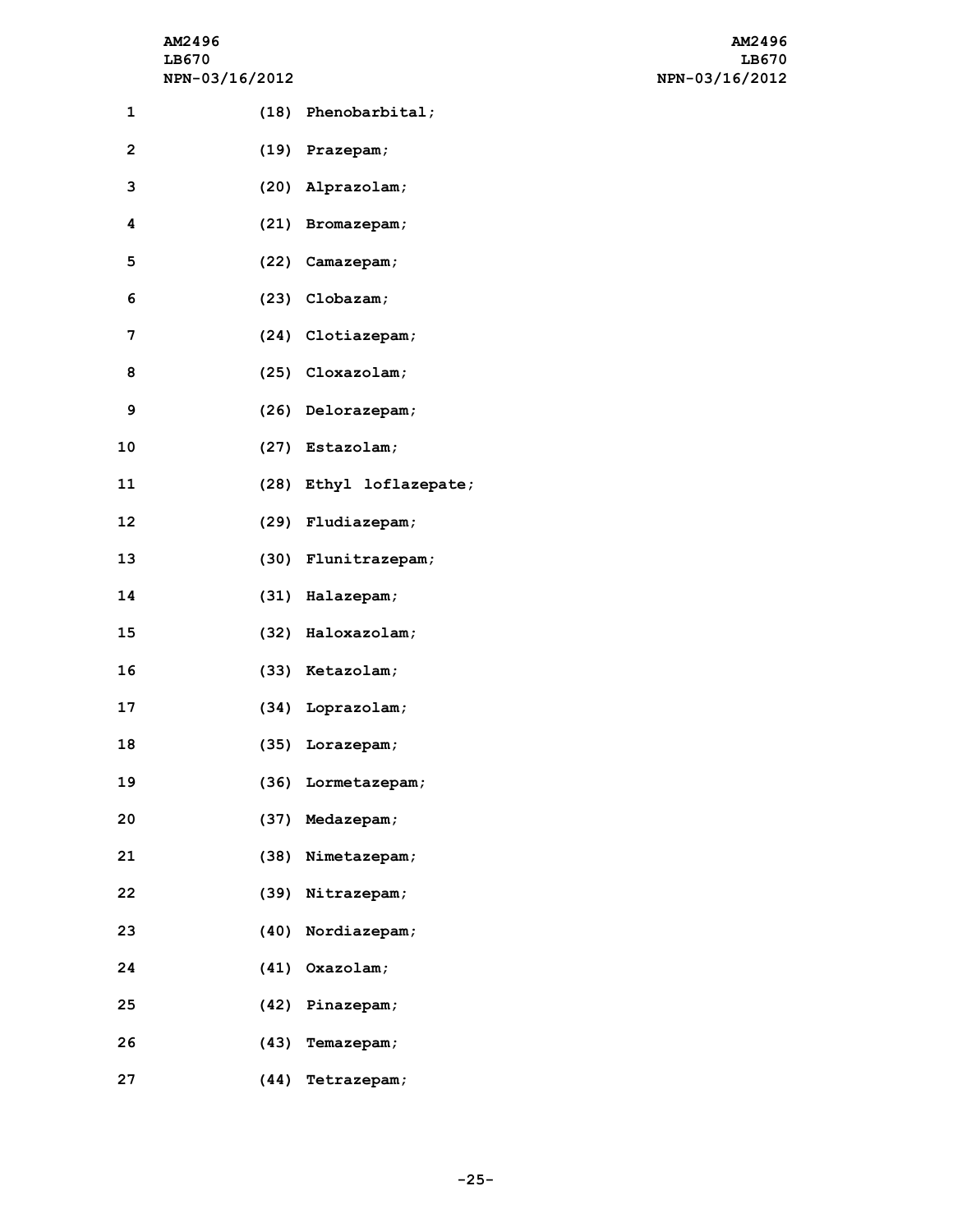**(45) Triazolam; (46) Midazolam; (47) Quazepam; (48) Zolpidem; (49) Dichloralphenazone; and (50) Zaleplon. (b) Any material, compound, mixture, or preparation which contains any quantity of the following substance, including its salts, isomers, whether optical, position, or geometric, and salts of such isomers, whenever the existence of such salts, isomers, and**

**11 salts of isomers is possible: Fenfluramine.**

 **(c) Unless specifically excepted or unless listed in another schedule, any material, compound, mixture, or preparation which contains any quantity of the following substances having <sup>a</sup> stimulant effect on the central nervous system, including their salts, isomers, whether optical, position, or geometric, and salts of such isomers whenever the existence of such salts, isomers, and salts of isomers is possible within the specific chemical designation:**

- **20 (1) Diethylpropion;**
- **21 (2) Phentermine;**

**22 (3) Pemoline, including organometallic complexes and 23 chelates thereof;**

- **24 (4) Mazindol;**
- **25 (5) Pipradrol;**

**26 (6) SPA, ((-)-1-dimethylamino- 1,2-diphenylethane); 27 (7) Cathine. Another name for cathine is**

**-26-**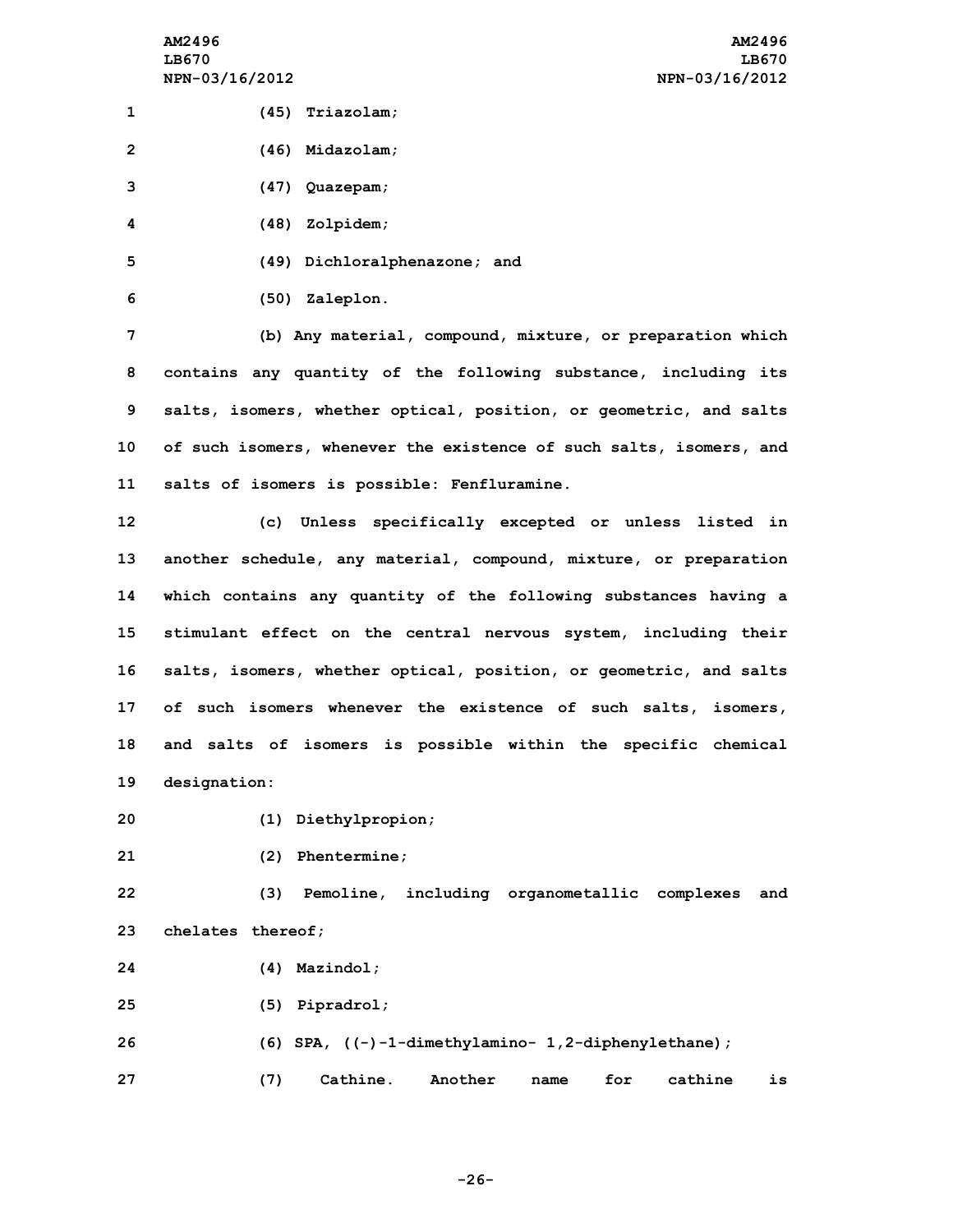**1 ((+)-norpseudoephedrine);**

**2 (8) Fencamfamin;**

**3 (9) Fenproporex;**

**4 (10) Mefenorex;**

**5 (11) Modafinil; and**

**6 (12) Sibutramine.**

 **(d) Unless specifically excepted or unless listed in another schedule, any material, compound, mixture, or preparation which contains any quantity of the following narcotic drugs, or their salts or isomers calculated as the free anhydrous base or alkaloid, in limited quantities as set forth below:**

**12 (1) Propoxyphene in manufactured dosage forms; and 13 (2) Not more than one milligram of difenoxin and not less 14 than twenty-five micrograms of atropine sulfate per dosage unit.**

 **(e) Unless specifically excepted or unless listed in another schedule, any material, compound, mixture, or preparation which contains any quantity of the following substance, including its salts: Pentazocine.**

 **(f) Unless specifically excepted or unless listed in another schedule, any material, compound, mixture, or preparation which contains any quantity of the following substance, including its salts, isomers, and salts of such isomers: Butorphanol.**

 **(g) Unless specifically excepted or unless listed in another schedule, any material, compound, mixture, or preparation which contains any quantity of the following substance, including its salts, isomers, and salts of such isomers: Carisoprodol.**

**27 (g)(1) (h)(1) Unless specifically excepted or unless**

**-27-**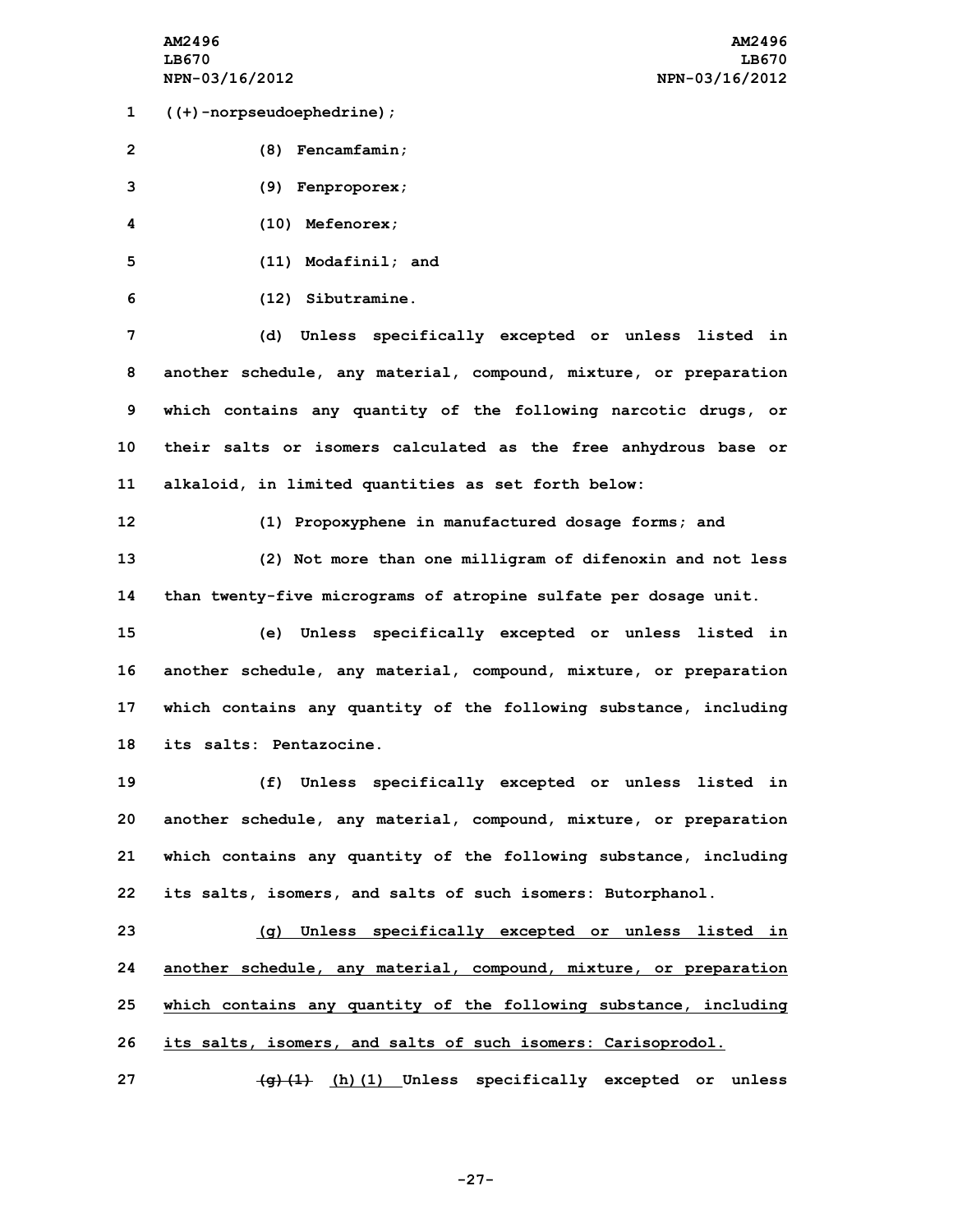**listed in another schedule, any material, compound, mixture, or preparation which contains any quantity of the following substance, including its salts, optical isomers, and salts of such optical isomers: Ephedrine.**

 **(2) The following drug products containing ephedrine, its salts, optical isomers, and salts of such optical isomers, are excepted from subdivision (g)(1) (h)(1) of Schedule IV if they (A) are stored behind <sup>a</sup> counter, in an area not accessible to customers, or in <sup>a</sup> locked case so that <sup>a</sup> customer needs assistance from an employee to access the drug product; (B) are sold by <sup>a</sup> person, eighteen years of age or older, in the course of his or her employment to <sup>a</sup> customer eighteen years of age or older with the following restrictions: No customer shall be allowed to purchase, receive, or otherwise acquire more than three and six-tenths grams of ephedrine base during <sup>a</sup> twenty-four-hour period; no customer shall purchase, receive, or otherwise acquire more than nine grams of ephedrine base during <sup>a</sup> thirty-day period; and the customer shall display <sup>a</sup> valid driver's or operator's license, <sup>a</sup> Nebraska state identification card, <sup>a</sup> military identification card, an alien registration card, or <sup>a</sup> passport as proof of identification; (C) are labeled and marketed in <sup>a</sup> manner consistent with the pertinent OTC Tentative Final or Final Monograph; (D) are manufactured and distributed for legitimate medicinal use in <sup>a</sup> manner that reduces or eliminates the likelihood of abuse; and (E) are not marketed, advertised, or represented in any manner for the indication of stimulation, mental alertness, euphoria, ecstasy, <sup>a</sup> buzz or high, heightened sexual performance, or increased muscle mass:**

**-28-**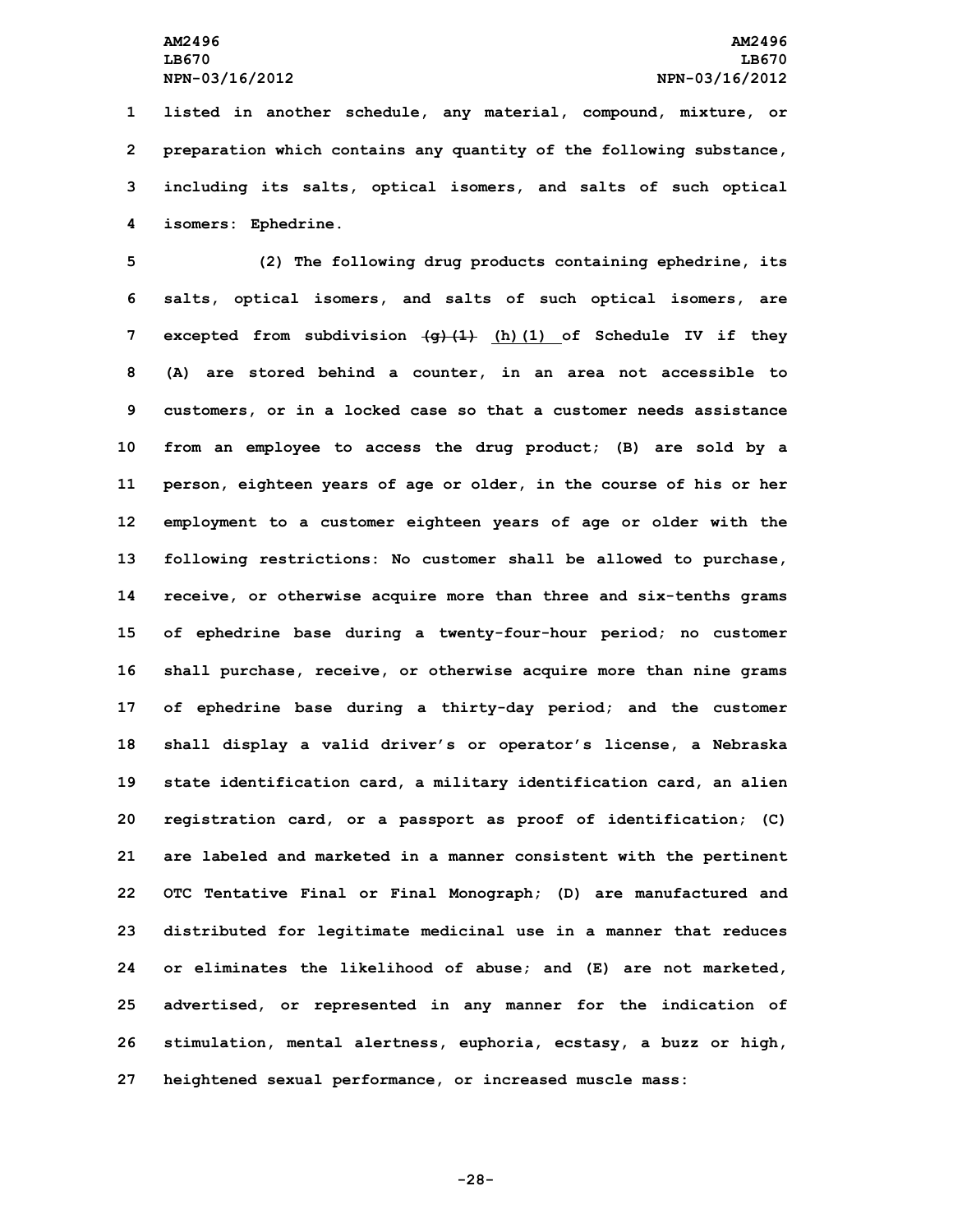**AM2496 AM2496 LB670 LB670 NPN-03/16/2012 NPN-03/16/2012**

 **(i) Primatene Tablets; and (ii) Bronkaid Dual Action Caplets.; and (iii) Pazo Hemorrhoidal Ointment. Schedule V (a) Any compound, mixture, or preparation containing any of the following limited quantities of narcotic drugs or salts calculated as the free anhydrous base or alkaloid, which shall include one or more nonnarcotic active medicinal ingredients in sufficient proportion to confer upon the compound, mixture, or preparation valuable medicinal qualities other than those possessed by the narcotic drug alone: (1) Not more than two hundred milligrams of codeine per one hundred milliliters or per one hundred grams; (2) Not more than one hundred milligrams of dihydrocodeine per one hundred milliliters or per one hundred 16 grams; (3) Not more than one hundred milligrams of ethylmorphine per one hundred milliliters or per one hundred grams; (4) Not more than two and five-tenths milligrams of diphenoxylate and not less than twenty-five micrograms of atropine sulfate per dosage unit; (5) Not more than one hundred milligrams of opium per one hundred milliliters or per one hundred grams; and (6) Not more than five-tenths milligram of difenoxin and not less than twenty-five micrograms of atropine sulfate per dosage 26 unit. (b) Unless specifically exempted or excluded or unless**

**-29-**